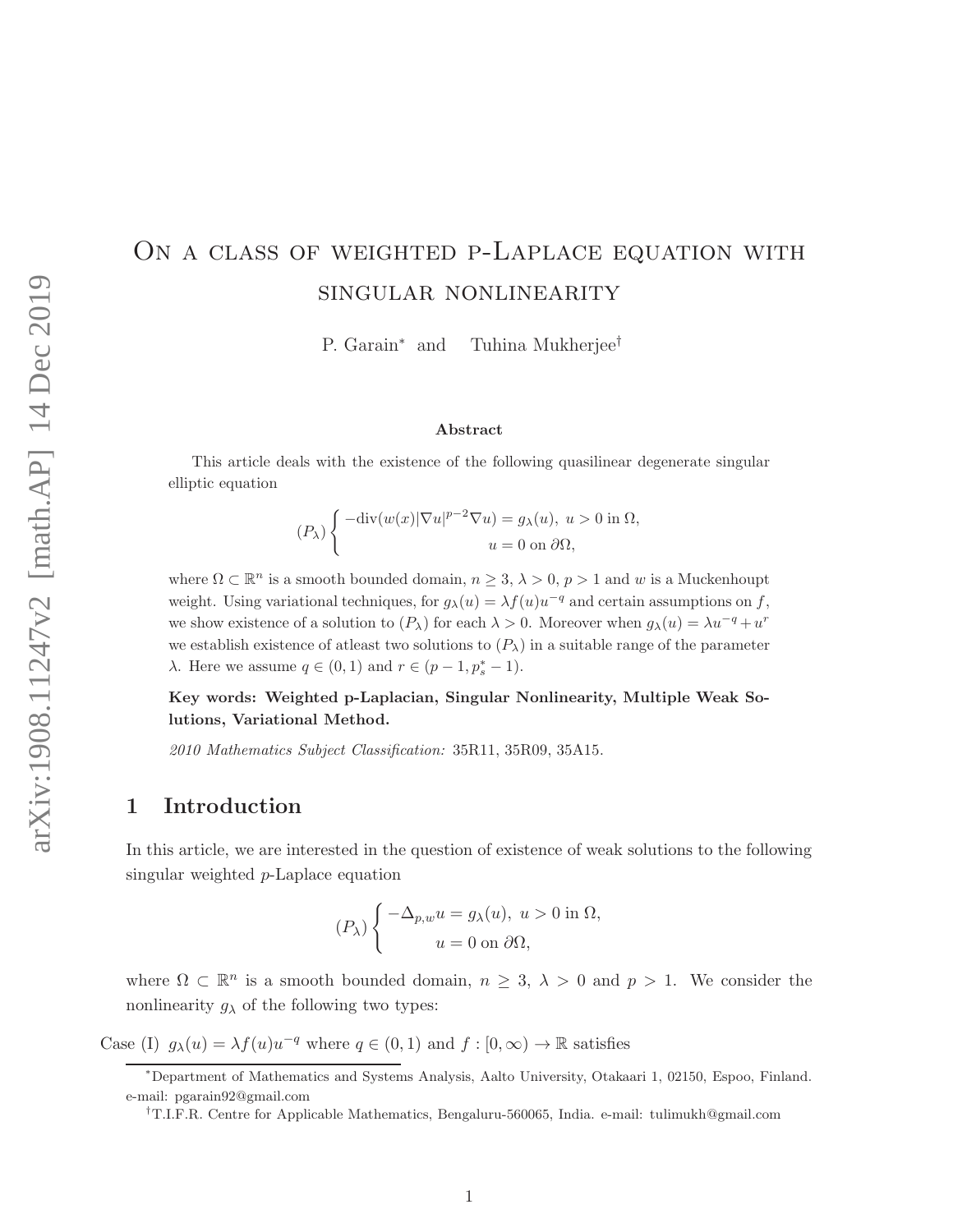(f1)  $f(0) > 0$  such that f is non decreasing and satisfies the following hypothesis:

$$
\lim_{t \to \infty} \frac{f(t)}{t^{q+p-1}} = 0 \text{ and } \lim_{t \to 0} \frac{f(t)}{t^q} = \infty.
$$

Case (II)  $g_{\lambda}(u) = \lambda u^{-q} + u^r$  where  $q \in (0,1)$ ,  $r \in (p-1,p_s^*-1)$ . Here  $p_s^* = \frac{np_s}{n-p_s^*}$  $\frac{np_s}{n-p_s}$  for  $1 \leq p_s < n$ where  $p_s = \frac{ps}{s+1}$  and  $s \in \left[\frac{1}{p-1}, \infty\right) \cap \left(\frac{n}{p}\right)$  $\frac{n}{p}, \infty$ ).

We observe that in both the cases, Case (I) and Case (II),  $g_{\lambda}$  is singular in the sense that

$$
\lim_{t \to 0^+} g_{\lambda}(t) = +\infty.
$$

Here

$$
\Delta_{p,w} u := \operatorname{div}(w(x)|\nabla u|^{p-2}\nabla u)
$$

is the weighted p-Laplace operator for some weight function w. When  $w \equiv 1, \Delta_{p,w} = \Delta_p u$ (which is the usual p-Laplace operator) which further reduces to the classical Laplace operator  $'\Delta$ ' for  $p=2$ .

In this article, we discuss the existence of weak solutions to the problem  $(P_\lambda)$  depending on the range of  $\lambda$ . The study of singular elliptic problems has been a topic of considerable attention throughout the last three decade and there is a colossal amount of work done in this direction. Now, we state some known results in this direction which are essential to understand the difficulties and the framework of our problem. The following quasilinear singular problem has been investigated in quite a large number of papers:

$$
\begin{cases}\n-\Delta_p u = \lambda \frac{h(x, u)}{u^q} + \mu u^r, \ u > 0 \text{ in } \Omega, \\
u = 0 \text{ on } \partial \Omega.\n\end{cases}
$$
\n(1.1)

When  $p = 2$ ,  $\lambda > 0$  and  $\mu = 0$  (that is the purely singular case) Crandall, Rabinowitz and Tartar [7] proved the existence of a unique classical solution  $u_{\lambda} \in C^2(\Omega) \cap C(\overline{\Omega})$  of the problem (1.1) for any  $q > 0$  and  $h(x, u) = h(x)$  being nonnegative and bounded in  $\Omega$ . For the same problem, existence of a weak solution in  $H_0^1(\Omega)$  was proved by Lazer-Mckenna [18] when  $0 < q < 3$ . Boccardo-Orsina [5] investigated the following purely singular problem in case of arbitrary  $q > 0$  with a weight function

$$
\begin{cases}\n-\text{div}(w(x)\nabla u) = \frac{h(x)}{u^q}, \ u > 0 \text{ in } \Omega, \\
u = 0 \text{ on } \partial\Omega,\n\end{cases}
$$
\n(1.2)

where  $w(x)$  satisfies

$$
w(x)\eta \cdot \eta \ge \alpha |\eta|^2, \, |w(x)| \le \beta \tag{1.3}
$$

for some positive constants  $\alpha, \beta$  and  $\eta \in \mathbb{R}^n$ . They proved existence of a weak solution  $u \in H_0^1(\Omega)$  for  $0 < q \leq 1$  and  $u \in H_{loc}^1(\Omega)$  for  $q > 1$  such that  $u^{\frac{q+1}{2}} \in H_0^1(\Omega)$ . Recently, Canino-Sciunzi-Trombetta [6] generalized the problem (1.2) for the p-Laplace operator and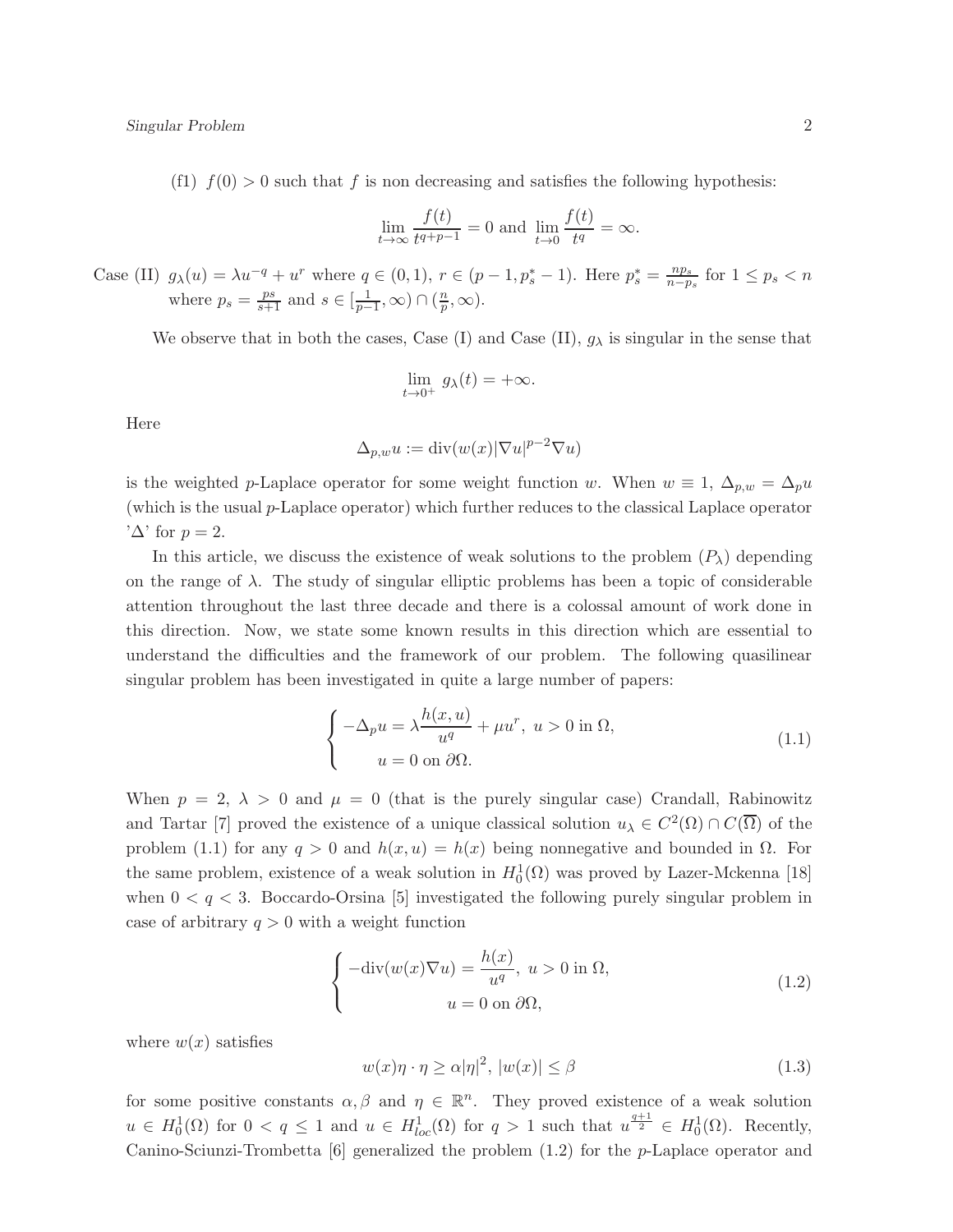obtained both the existence and uniqueness of weak solutions. This problem in the weighted case has been studied in [10]. When  $h(x, u) = h(u) \ge 0$  and  $\mu = 0$ , (1.1) was investigated by Ko-Lee-Shivaji in [17] for any  $p > 1$  and  $0 < q < 1$  in a certain range of  $\lambda$ .

Concerning the perturbed case i.e.  $\mu > 0$ , Haitao [13] proved the existence of at least two solutions for (1.1) using Perron's method and assuming  $p = 2, 0 < q < 1 < r \leq \frac{n+2}{n-2}$  $\frac{n+2}{n-2},$  $h \equiv 1$  and  $\mu = 1$  for certain range of  $\lambda > 0$ . Simultaneously, using the Nehari manifold approach, Hirano-Saccon-Shioji [15] proved multiplicity result for the problem (1.1) with the assumptions as in [13] in a certain range of  $\lambda > 0$ . In a natural way of extension, the weighted Laplace equation with singular nonlinearity and a perturbation term that is

$$
\begin{cases}\n-\text{div}(w(x)\nabla u) = \frac{\lambda}{u^q} + u^r, \ u > 0 \text{ in } \Omega, \\
u = 0 \text{ on } \partial\Omega,\n\end{cases}
$$
\n(1.4)

where  $w(x)$  satisfies the hypothesis (1.3), existence of a weak solution for (1.4) has been proved in [4] for any  $q > 0$  and multiplicity result has been established in [1] under the restriction  $0 < q < 1$ . Later on, authors in [2] obtained multiplicity results for the problem (1.4) for any  $q > 0$  when  $w \equiv 1$  and  $\lambda$  lies in an appropriate range. Moving on to the quasilinear case, multiplicity result for the following singular p-Laplace equation

$$
\begin{cases}\n-\Delta_p u = \frac{\lambda}{u^q} + u^r, \ u > 0 \text{ in } \Omega, \\
u = 0 \text{ on } \partial\Omega,\n\end{cases}
$$
\n(1.5)

has been established by Giacomoni-Schindler-Takáč in [12] assuming  $0 < q < 1$  and  $p - 1 <$  $r \leq p^* - 1$  for certain  $\lambda > 0$ . The problem (1.5) with  $q \geq 1$  has been recently settled in [3]. We refer to [11] for a comprehensive list of bibliography related to semilinear singular Dirichlet problems.

From the above literature it is clear that singular problems has been almost settled for the p-Laplace operator which is degenerate for  $p > 2$  and singular for  $1 < p < 2$  at the critical points (see [19]). Such degeneracy behavior of the operator also depends on the weight function 'w' as in our case for the operator  $\Delta_{p,w}$ , even in the case  $p = 2$  (since  $\Delta_{2,w} = w(x)\Delta u + \nabla w \cdot \nabla u$ . Motivated by the singular problems with weighted p-Laplace operator studied in literature, it is natural to ask the question of existence when  $w$  violates the hypothesis (1.3), specially if  $w \to 0$  or  $w \to \infty$  (e.g.,  $w(x) = |x|^{\alpha}$ ) which captures the degenerate behavior of  $\Delta_{p,w}$ . For more details on such operators, we refer to [8, 9, 14].

The problem  $(P_\lambda)$  for Case (I) when  $w(x) \equiv 1$  has been studied by Ko, Lee and Shivaji in [17] and  $(P_\lambda)$  for Case (II) has been studied by Arcoya and Bocardo in [1] when  $p = 2$  and  $w(x)$  satisfying (1.3). Our main focus in this article is to provide a class of weights w which assures the existence of weak solutions to the problem  $(P_\lambda)$  in both Case (I) and Case (II). We start with choosing the weight function in the class of Muckenhoupt weights  $A_p$  (refer to section 2 for definition and see [20] for more details). Then we define a subclass  $A_s$  of  $A_p$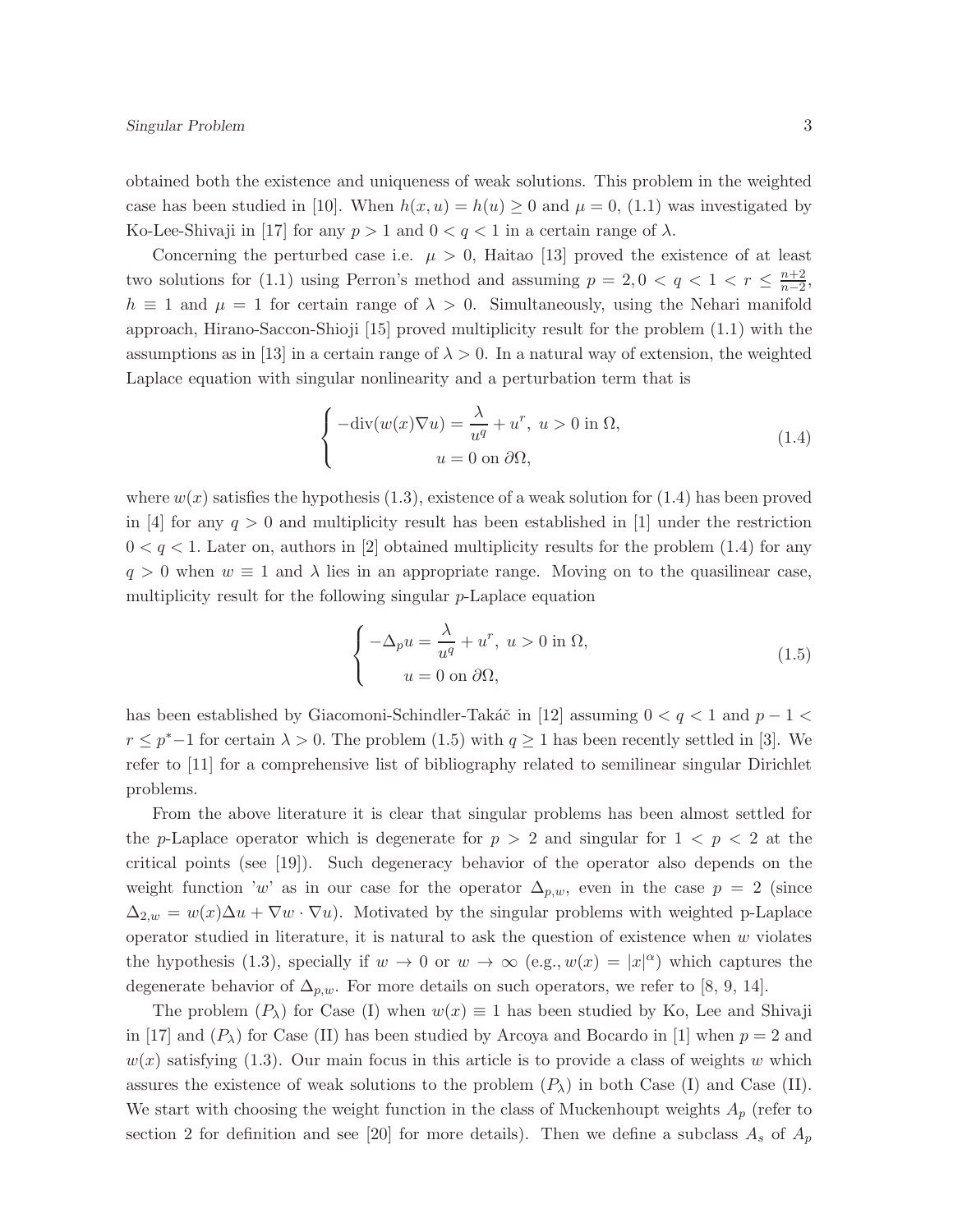which ensures some crucial embedding results (see section 2). When  $w \in A_s$ , Garain in [10] proved existence of solution to

$$
-\Delta_{p,w}u = u^{-q}, \ u > 0 \text{ in } \Omega, \ u = 0 \text{ on } \partial\Omega
$$

such that  $u(x) \geq c_K > 0$  when  $x \in K \subset\subset \Omega$ . We use this property of solutions to the purely singular problem with  $-\Delta_{p,w}$  very efficiently to construct sub solution for  $(P_\lambda)$ . Then using Perron's idea, we show that  $(P_\lambda)$  in Case (I) possesses a bounded weak solution. To prove the multiplicity result, later we consider a parameter dependent perturbed problem  $(P_\lambda)$  in Case (II). Here, we consider an approximated problem  $(P_{\lambda,\epsilon})$  and showed existence of two weak solutions  $\zeta_{\epsilon}, \nu_{\epsilon}$  to it using the Mountain pass Lemma. Next, we lead to passing the limit as  $\epsilon \to 0$  on  $\{\zeta_{\epsilon}\}\$ and  $\{\nu_{\epsilon}\}\$  which contributes two weak solutions to  $(P_{\lambda})$  in Case (II). The key point of this article is that we do not require any regularity results and proved our main theorems using purely variational techniques although the weight  $w$  here can be possibly singular. The results proved here are completely new concerning the singular problem with weighted p-Laplace operator.

We have divided our paper into four sections: Section 2 contains the variational framework and preliminaries. Section 3 contains the main result related to  $(P_\lambda)$  in Case (I) and Section 4 contains the multiplicity result for  $(P_\lambda)$  in Case (II).

#### 2 Variational Framework

We begin this section by briefly introducing the weighted Sobolev space corresponding to the Muckenhoupt weight, for more details refer to [8, 9, 14, 16, 20].

**Definition 2.1** (Muckenhoupt Weight) Let w be a locally integrable function in  $\mathbb{R}^n$  such that  $0 < w < \infty$  a.e. in  $\mathbb{R}^n$ . Then we say that w belong to the Muckenhoupt class  $A_p$ ,  $1 < p < \infty$ if there exists a positive constant  $c_{p,w}$  (called the  $A_p$  constant of w) depending only on p and w such that for all balls  $B$  in  $\mathbb{R}^n$ ,

$$
\left(\frac{1}{|B|}\int_B w\,dx\right)\left(\frac{1}{|B|}\int_B w^{-\frac{1}{p-1}}\,dx\right)^{p-1}\leq c_{p,w}.
$$

**Example**  $w(x) = |x|^{\alpha} \in A_p$  if and only if  $-n < \alpha < n(p-1)$  for any  $1 < p < \infty$ , see [14, 16].

**Definition 2.2** (Weighted Sobolev Space) For any  $w \in A_p$ , we define the weighted Sobolev space  $W^{1,p}(\Omega,w)$  by

$$
W^{1,p}(\Omega, w) = \{u : \Omega \to \mathbb{R} \text{ measurable} : ||u||_{1,p,w} < \infty\},\
$$

with respect to the norm  $\Vert .\Vert_{1,p,w}$  defined by

$$
||u||_{1,p,w} = \left(\int_{\Omega} |u(x)|^p w(x) dx\right)^{\frac{1}{p}} + \left(\int_{\Omega} |\nabla u|^p w(x) dx\right)^{\frac{1}{p}}.
$$
 (2.1)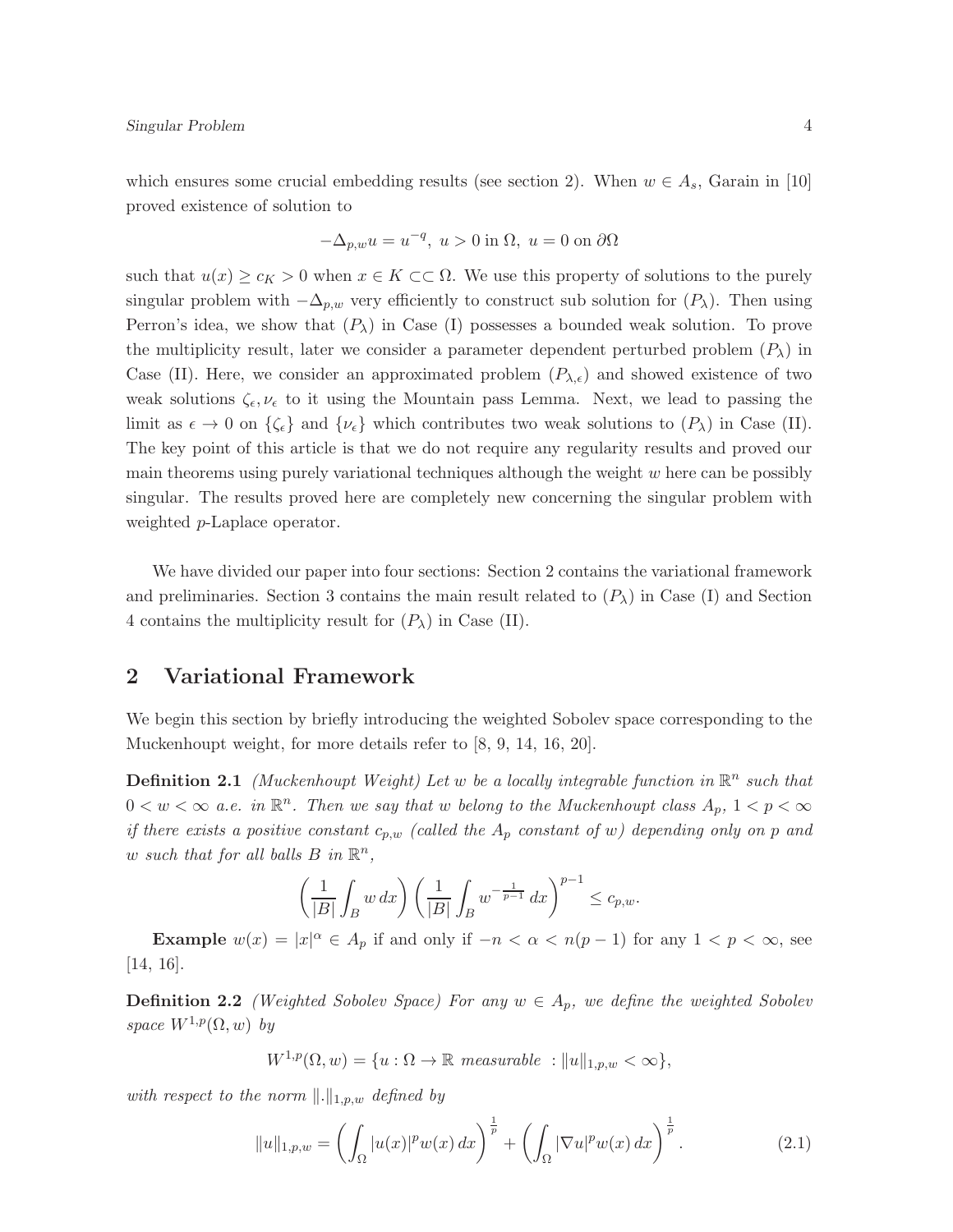Also we define the space  $W_0^{1,p}$  $C_0^{1,p}(\Omega, w) = (C_c^{\infty}(\Omega), \|\cdot\|_{1,p,w})$  and denote it by X.

**Lemma 2.3** (Poincaré inequality [14]) For any  $w \in A_p$ , we have

$$
\int_{\Omega} |\phi|^p w(x) dx \le C \left( \operatorname{diam} \Omega \right)^p \int_{\Omega} |\nabla \phi|^p w(x) dx, \ \forall \ \phi \in C_c^{\infty}(\Omega), \tag{2.2}
$$

for some constant  $C > 0$  independent of  $\phi$ .

Using Lemma 2.3, an equivalent norm to  $(2.1)$  on the space X can be defined by

$$
||u|| = \left(\int_{\Omega} |\nabla u(x)|^p w(x) dx\right)^{\frac{1}{p}}.
$$
\n(2.3)

**A** subclass of  $A_p$ : Let us define a subclass of  $A_p$  by

$$
A_s = \left\{ w \in A_p : w^{-s} \in L^1(\Omega) \text{ for some } s \in [\frac{1}{p-1}, \infty) \cap (\frac{n}{p}, \infty) \right\}.
$$

For example,  $w(x) = |x|^{\alpha} \in A_s$  for any  $-\frac{n}{s} < \alpha < \frac{n}{s}$ , provided  $1 < p < n$ .

**Lemma 2.4** (Algebraic Inequality, Lemma A.0.5 [21]) For any  $x, y \in \mathbb{R}^n$ , one has

$$
\langle |x|^{p-2}x - |y|^{p-2}y, x - y \rangle \ge \begin{cases} c_p|x - y|^p, & \text{if } p \ge 2, \\ \frac{|x - y|^2}{(|x| + |y|)^{2-p}}, & \text{if } 1 < p < 2, \end{cases}
$$

where  $\langle ., . \rangle$  denotes the standard inner product in  $\mathbb{R}^n$ .

**Lemma 2.5** (Embedding) For any  $w \in A_s$ , we have the following continuous inclusion map

$$
X \hookrightarrow W_0^{1,p_s}(\Omega) \hookrightarrow \begin{cases} L^q(\Omega), & \text{for } p_s \le q \le p_s^*, in \text{ case of } 1 \le p_s < n, \\ L^q(\Omega), & \text{for } 1 \le q < \infty, in \text{ case of } p_s = n, \\ C(\overline{\Omega}), & \text{in case of } p_s > n, \end{cases}
$$

where  $p_s = \frac{ps}{s+1}$  and  $p_s^* = \frac{np_s}{n-p}$  $\frac{np_s}{n-p_s}$  is the critical Sobolev exponent.

Moreover, the above embeddings are compact except for  $q = p_s^*$  in case of  $1 \leq p_s < n$ .

Proof. For proof refer to Theorem 2.15 of [10].

**Definition 2.6** (Weighted Morrey space) Let  $1 < p < \infty$ ,  $t > 0$  and  $w \in A_p$ . Then we say that u belong to the weighted Morrey space  $L^{p,t}(\Omega,w)$ , if  $u \in L^p(\Omega,w)$ , where

$$
L^{p}(\Omega, w) = \left\{ u : \Omega \to \mathbb{R} \text{ measurable } : \int_{\Omega} |u|^{p} w(x) dx < \infty \right\}
$$

and

$$
||u||_{L^{p,t}(\Omega,w)}:=\sup_{x\in \Omega, 0
$$

where  $d_0 = diam(\Omega)$  and  $\mu(\Omega \cap B(x,r)) = \int_{\Omega \cap B(x,r)} w(x) dx$ , and  $B(x,r)$  denotes the ball with center x and radius r.

 $\blacksquare$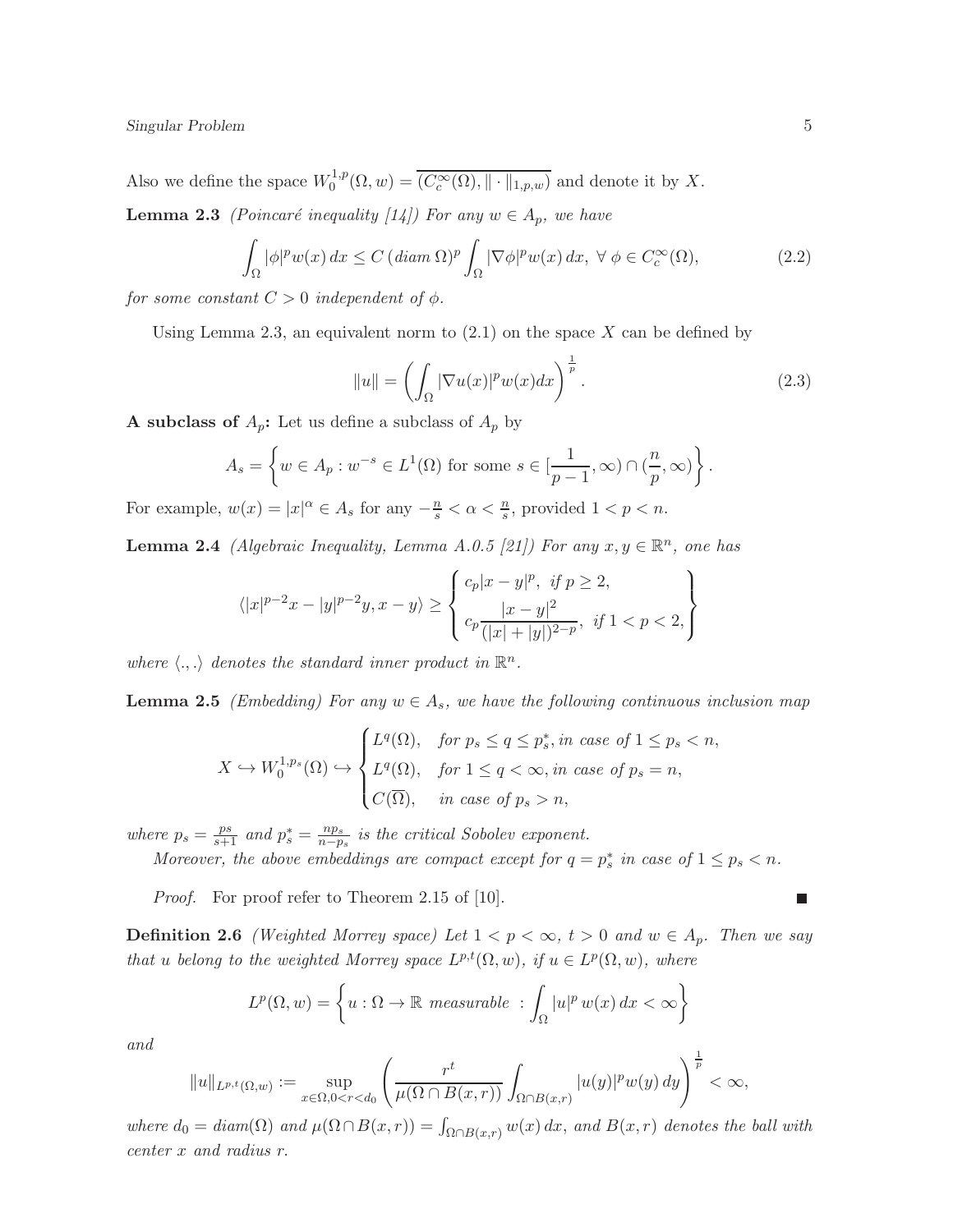Assumption on the weight function  $w$ : Throughout the paper, we assume the following

- for  $p_s > n$ , the weight function  $w \in A_s$  and
- for  $1 \leq p_s \leq n$ , the weight function  $w \in A_s$  such that

$$
\frac{1}{w} \in L^{q, pn - \alpha q(p-1)}(\Omega, w),
$$

for some  $q > n$  and  $0 < \alpha < \min\{1, \frac{pn}{q(p-1)}\}.$ 

**Lemma 2.7** Let  $u \in X$  be positive which solves the equation  $-\Delta_{p,w}u = g$  for some  $g \in$  $L^{\infty}(\Omega)$ . Then  $u \geq c_K > 0$  for every  $K \subset\subset \Omega$ .

*Proof.* Let  $p_s > n$ , then the result follows by Lemma 2.5. If  $1 \leq p_s \leq n$ , then arguing similarly as in Theorem 3.13 of [10] we get  $u \in L^{\infty}$ . Now applying Theorem 1.3 of [22] we get the desired result.  $\Box$ 

**Definition 2.8** We say that  $u \in X$  is a weak solution of  $(P_\lambda)$  if  $u > 0$  in  $\Omega$  and for all  $\phi \in C_c^{\infty}(\Omega)$ , one has

$$
\int_{\Omega} w(x) |\nabla u|^{p-2} \nabla u \cdot \nabla \phi \, dx = \int_{\Omega} g_{\lambda}(u) \phi \, dx. \tag{2.4}
$$

Moreover we say a function  $u \in X$  to be a subsolution (or supersolution) of  $(P_\lambda)$  if

$$
\int_{\Omega} w(x) |\nabla u|^{p-2} \nabla u \cdot \nabla \phi \, dx \le (\text{or } \ge) \int_{\Omega} g_{\lambda}(u) \phi \, dx \tag{2.5}
$$

for every  $0 \leq \phi \in C_c^{\infty}(\Omega)$ .

Throughout the article we denote by  $X_+ = \{u \in X : u \geq 0 \text{ a.e. in } \Omega\}, v^+(x) =$ max $\{v(x), 0\}, v^-(x) = \max\{-v(x), 0\}, |S| =$  Lebesgue measure of S,  $p' = \frac{p}{n-1}$  $\frac{p}{p-1}$  for  $p > 1$ . Then we have the following property of weak solutions.

**Lemma 2.9** (2.4) holds for every  $\phi \in X$ .

*Proof.* Following the proof of Lemma A.1 of [15], we get for any  $v \in X_+$ , there exists a sequence  $\{v_n\} \in X$  such that each  $v_n$  has a compact support in  $\Omega$ ,  $0 \le v_1 \le v_2 \le \dots$  and  ${v_n}$  converges strongly to v in X. Now arguing similarly as in Lemma 9 of [15] we get the result.

Our main results related to problem  $(P_\lambda)$  reads as:

**Theorem 2.10** There exists a weak solution to  $(P_\lambda)$  for every  $\lambda > 0$  under the assumption  $(f1)$  in Case (I).

**Theorem 2.11** There exists a  $\Lambda > 0$  such that when  $\lambda \in (0, \Lambda)$ ,  $(P_{\lambda})$  admits at least two weak solutions in Case (II).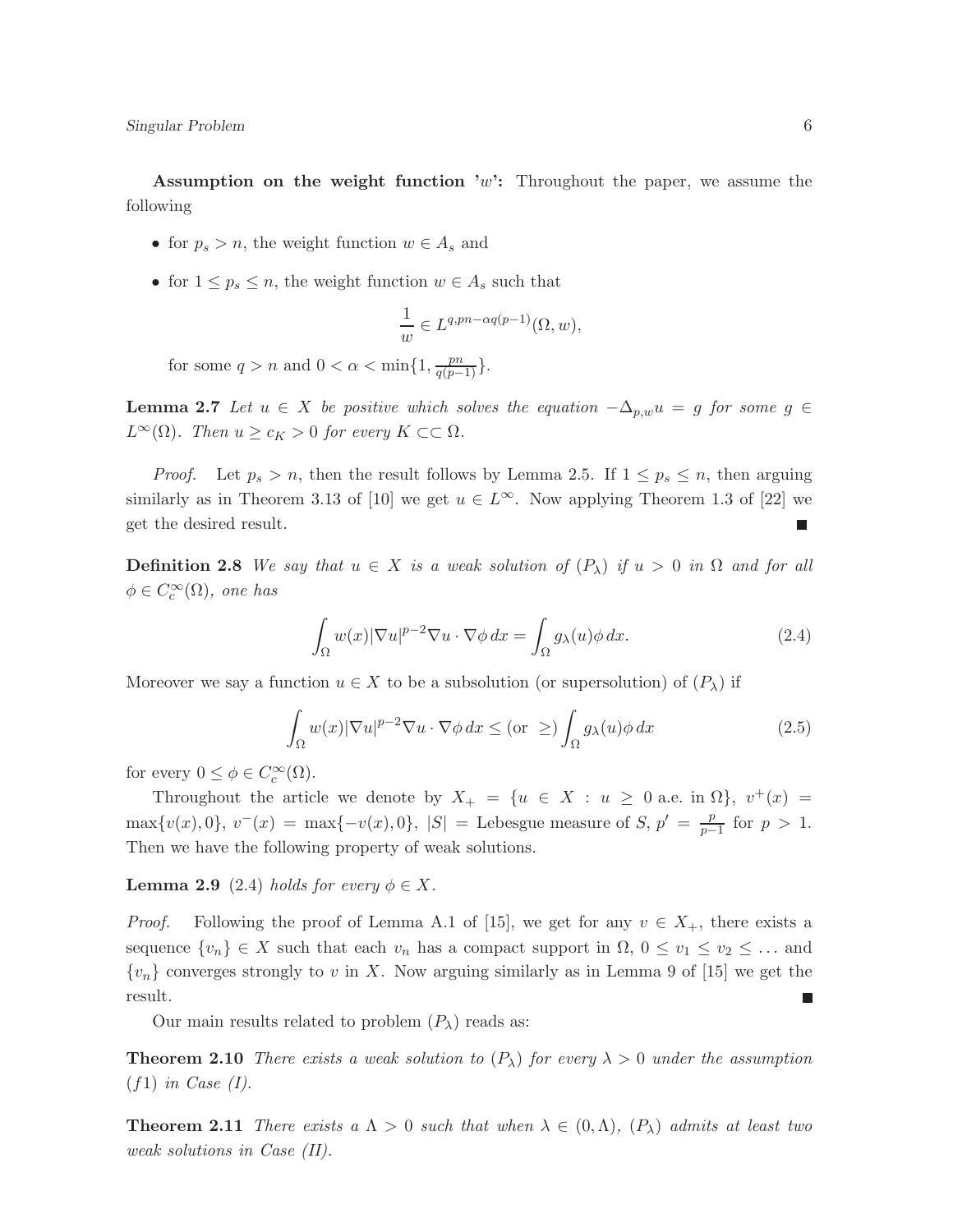#### 3 Existence result in Case (I)

In this section, we head towards proving our first main result that is Theorem 2.10 using the method of sub and supersolution. Let us first define our energy functional  $E_\lambda : X \to \mathbb{R} \cup \{\pm \infty\}$ corresponding to  $(P_\lambda)$  as

$$
E_{\lambda}(u) = \frac{1}{p} \int_{\Omega} w(x) |\nabla u|^p dx - \lambda \int_{\Omega} F(u) dx
$$

where

$$
F(t) = \begin{cases} \int_0^t \frac{f(\tau)}{\tau^q} d\tau, & \text{if } t > 0, \\ 0, & \text{if } t \le 0. \end{cases}
$$

Then the following Lemma is a crucial result to obtain the existence of solution and we follow [13].

**Lemma 3.1** Let  $\underline{u}, \overline{u} \in X \cap L^{\infty}(\Omega)$  be sub and supersolution of  $(P_{\lambda})$  respectively such that  $0 \leq \underline{u} \leq \overline{u}$  and  $\underline{u} \geq c_K > 0$  for every  $K \subset\subset \Omega$ , for some constant  $c_K$ . Then there exists a weak solution  $u \in X \cap L^{\infty}(\Omega)$  of  $(P_{\lambda})$  satisfying  $\underline{u} \leq u \leq \overline{u}$  in  $\Omega$ .

Proof. Consider the set

$$
M = \{ v \in X : \underline{u} \le v \le \overline{u} \text{ in } \Omega \}.
$$

By the given condition  $u \leq \overline{u}$  in  $\Omega$ , so  $M \neq \emptyset$ . Also it is standard to check that M is closed and convex.

**Claim (1):**  $E_{\lambda}$  is weakly sequentially lower semicontinuous on M.

To show this, consider a sequence  $\{v_k\} \subset M$  such that  $v_k \to v$  weakly in X. Then using (f1) we have

$$
F(v_k) \le \int_0^{\overline{u}} \frac{f(\tau)}{\tau^q} d\tau \le \frac{f(||\overline{u}||_{\infty})}{(1-q)} ||\overline{u}||_{\infty}^{1-q}.
$$

Therefore from Lebesgue Dominated Convergence theorem and weak lower semicontinuity of norms, the claim follows. So there exists a minimizer  $u \in M$  of  $E_\lambda$  that is  $E_\lambda(u) = \inf_{v \in M} E_\lambda(v)$ . **Claim (2):** u is a weak solution of  $(P_\lambda)$ .

Let  $\phi \in C_c^{\infty}(\Omega)$  and  $\epsilon > 0$  then we define

$$
\eta_{\epsilon} = \begin{cases} \overline{u} & \text{if } u + \epsilon \phi \geq \overline{u} \\ u + \epsilon \phi & \text{if } \underline{u} \leq u + \epsilon \phi \leq \overline{u} \\ \underline{u} & \text{if } u + \epsilon \phi \leq \underline{u}. \end{cases}
$$

Observe that  $\eta_{\epsilon} = u + \epsilon \phi - \phi^{\epsilon} + \phi_{\epsilon} \in M$ . For notational convenience, let us denote  $\phi^{\epsilon} =$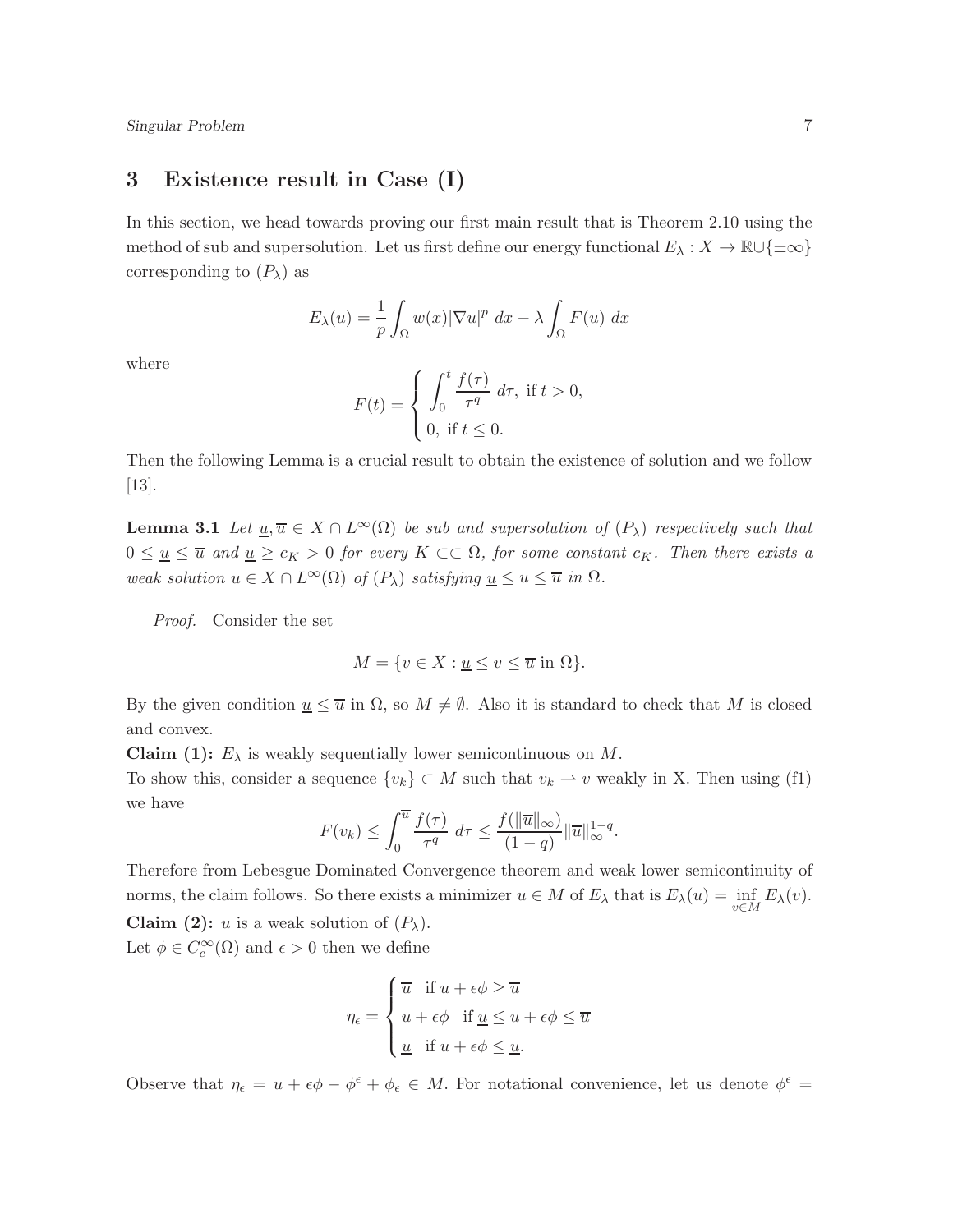$(u + \epsilon \phi - \overline{u})^+$  and  $\phi_{\epsilon} = (u + \epsilon \phi - \underline{u})^-$ . Now from definition of u, we have

$$
0 \leq \lim_{t \to 0} \frac{E_{\lambda}(u + t(\eta_{\epsilon} - u)) - E_{\lambda}(u)}{t}
$$
  
= 
$$
\lim_{t \to 0} \frac{1}{p} \frac{\int_{\Omega} w(x)(|\nabla u + t \nabla (\eta_{\epsilon} - u)|^{p} - |\nabla u|^{p}) dx}{t} - \lambda \lim_{t \to 0} \frac{\int_{\Omega} (F(u + t(\eta_{\epsilon} - u)) - F(u)) dx}{t}
$$
  
= 
$$
I_{1} - \lambda I_{2} \text{ (say)}.
$$
 (3.1)

It is easy to see that

$$
I_1 = \int_{\Omega} w(x) |\nabla u|^{p-2} \nabla u \cdot \nabla (\eta_{\epsilon} - u) \, dx.
$$

Next, we consider the quantity  $I_2$  and get that

$$
I_2 = \lim_{t \to 0} \int_{\Omega} \frac{(\eta_{\epsilon} - u)f(u + \theta t(\eta_{\epsilon} - u))}{(u + \theta t(\eta_{\epsilon} - u))^q} dx
$$
, for some  $\theta \in (0, 1)$ .

If  $(\eta_{\epsilon} - u) \ge 0$  then from Fatou's Lemma, it follows that

$$
I_2 \ge \int_{\Omega} \frac{(\eta_{\epsilon} - u) f(u)}{u^q} \ dx.
$$

Otherwise if  $(\eta_{\epsilon} - u) < 0$  then since  $(\eta_{\epsilon} - u) \ge \epsilon \phi$ , so  $\phi \le 0$ . Hence in this case

$$
\left| \frac{(\eta_{\epsilon} - u)f(u + \theta t(\eta_{\epsilon} - u))}{(u + \theta t(\eta_{\epsilon} - u))^q} \right| \leq \frac{-(\eta_{\epsilon} - u)f(||\overline{u}||_{\infty})}{\underline{u}^q} \leq \frac{-\epsilon \phi f(||\overline{u}||_{\infty})}{\underline{u}^q} \in L^1(\Omega)
$$

since  $\phi \in C_c^{\infty}(\Omega)$  and  $\underline{u} \geq c_K > 0$ , whenever  $K \subset\subset \Omega$ .

By Lebesgue Dominated Convergence theorem,

$$
\lambda I_2 = \lambda \int_{\Omega} \frac{(\eta_{\epsilon} - u) f(u)}{u^q} dx.
$$

Using these in  $(3.1)$  we obtain

$$
0 \leq \int_{\Omega} w(x) |\nabla u|^{p-2} \nabla u \cdot \nabla (\eta_{\epsilon} - u) \, dx - \lambda \int_{\Omega} \frac{(\eta_{\epsilon} - u) f(u)}{u^{q}} \, dx
$$
  

$$
\implies \frac{1}{\epsilon} (Q^{\epsilon} - Q_{\epsilon}) \leq \int_{\Omega} w(x) |\nabla u|^{p-2} \nabla u \cdot \nabla \phi \, dx - \lambda \int_{\Omega} \frac{f(u)}{u^{q}} \phi \, dx \tag{3.2}
$$

where

$$
Q^{\epsilon} = \int_{\Omega} w(x) |\nabla u|^{p-2} \nabla u. \nabla \phi^{\epsilon} dx - \lambda \int_{\Omega} \frac{f(u)}{u^{q}} \phi^{\epsilon} dx
$$
  
and  $Q_{\epsilon} = \int_{\Omega} w(x) |\nabla u|^{p-2} \nabla u. \nabla \phi_{\epsilon} dx - \lambda \int_{\Omega} \frac{f(u)}{u^{q}} \phi_{\epsilon} dx.$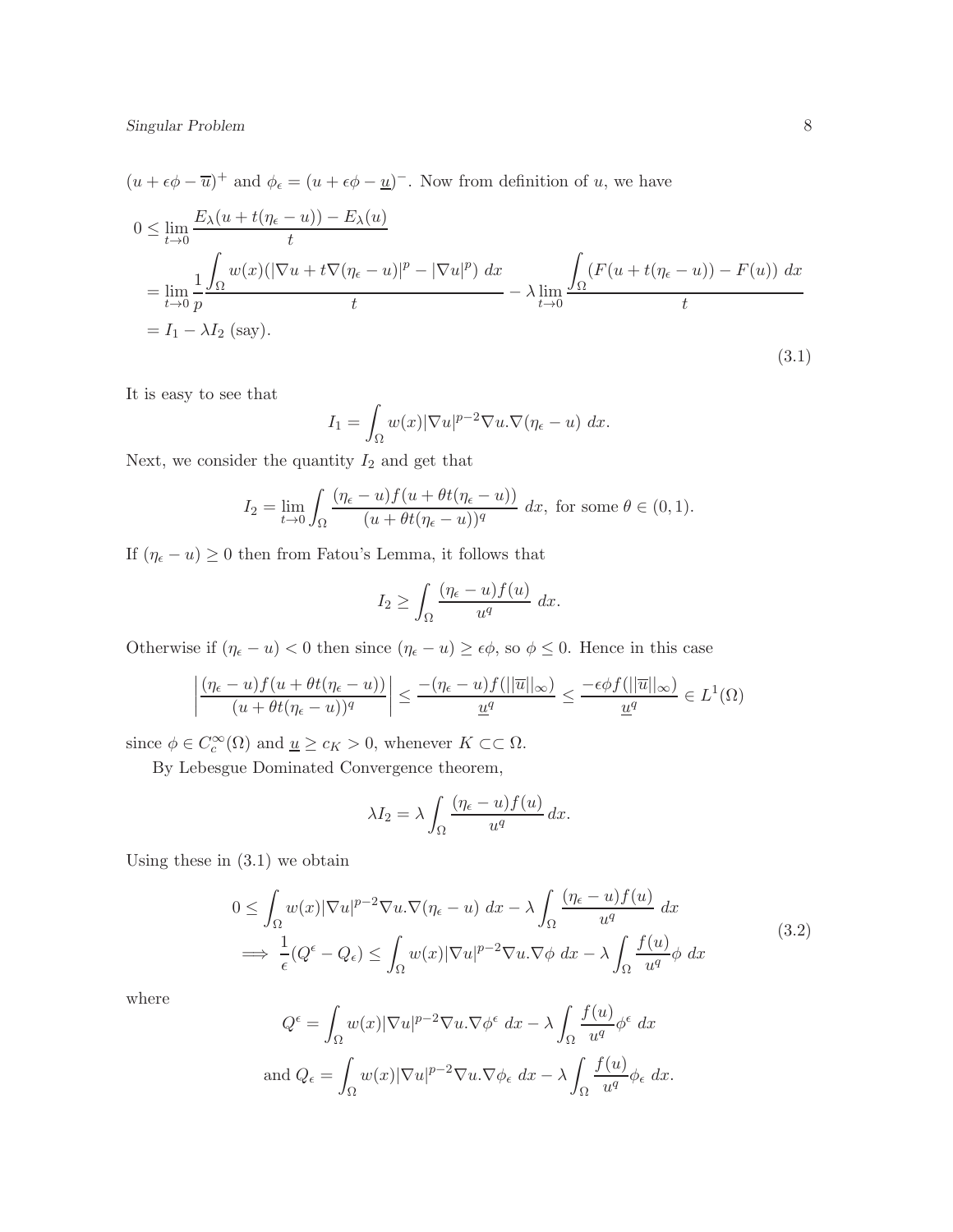Now we estimate  $Q^{\epsilon}$  and  $Q_{\epsilon}$  separately. So consider

$$
\frac{1}{\epsilon}Q^{\epsilon} \geq \frac{1}{\epsilon} \int_{\Omega} w(x)(|\nabla u|^{p-2}\nabla u - |\nabla \overline{u}|^{p-2}\nabla \overline{u}).\nabla \phi^{\epsilon} dx + \frac{\lambda}{\epsilon} \int_{\Omega} \frac{f(\overline{u})}{\overline{u}^{q}} \phi^{\epsilon} dx - \frac{\lambda}{\epsilon} \int_{\Omega} \frac{f(u)}{u^{q}} \phi^{\epsilon} dx
$$
\n
$$
= \frac{1}{\epsilon} \int_{\Omega^{\epsilon}} w(x)(|\nabla u|^{p-2}\nabla u - |\nabla \overline{u}|^{p-2}\nabla \overline{u}).\nabla (u - \overline{u}) dx
$$
\n
$$
+ \int_{\Omega^{\epsilon}} w(x)(|\nabla u|^{p-2}\nabla u - |\nabla \overline{u}|^{p-2}\nabla \overline{u}).\nabla \phi dx + \frac{\lambda}{\epsilon} \int_{\Omega} \left(\frac{f(u)}{\overline{u}^{q}} - \frac{f(u)}{u^{q}}\right) \phi^{\epsilon} dx
$$
\n
$$
\geq \int_{\Omega^{\epsilon}} w(x)(|\nabla u|^{p-2}\nabla u - |\nabla \overline{u}|^{p-2}\nabla \overline{u}).\nabla \phi dx + \frac{\lambda}{\epsilon} \int_{\Omega^{\epsilon}} f(u) \left(\frac{1}{\overline{u}^{q}} - \frac{1}{u^{q}}\right) (u - \overline{u}) dx
$$
\n
$$
+ \lambda \int_{\Omega^{\epsilon}} f(u) \left(\frac{1}{\overline{u}^{q}} - \frac{1}{u^{q}}\right) \phi dx
$$
\n
$$
\geq O(1)
$$

using Lemma 2.4,  $\overline{u}$  is a supersolution of  $(P_{\lambda})$ ,  $u \leq \overline{u}$  and  $\overline{P}$  $\Omega^{\epsilon}$  $f(u)$  $\frac{f(u)}{\overline{u}^q}\phi\,dx \leq \frac{f(||\overline{u}||_{\infty})}{c_K^q}$  $c_l^q$ K  $||\phi||_{\infty}<$  $+\infty$ , where  $\Omega^{\epsilon} = \text{supp }\phi^{\epsilon}$ . Next we consider

$$
\frac{1}{\epsilon}Q_{\epsilon} \leq -\frac{1}{\epsilon} \int_{\Omega_{\epsilon}} w(x) |\nabla u|^{p-2} \nabla u \cdot \nabla (u + \epsilon \phi - \underline{u}) dx + \frac{1}{\epsilon} \int_{\Omega_{\epsilon}} w(x) |\nabla \underline{u}|^{p-2} \nabla \underline{u} \cdot \nabla (u + \epsilon \phi - \underline{u}) dx \n+ \frac{\lambda}{\epsilon} \int_{\Omega} \frac{f(u)}{\underline{u}^{q}} \phi_{\epsilon} dx - \frac{\lambda}{\epsilon} \int_{\Omega} \frac{f(u)}{u^{q}} \phi_{\epsilon} dx \n\leq \int_{\Omega_{\epsilon}} w(x) (|\nabla \underline{u}|^{p-2} \nabla \underline{u} - |\nabla u|^{p-2} \nabla u) \cdot \nabla \phi dx - \frac{\lambda}{\epsilon} \int_{\Omega_{\epsilon}} f(u) \left( \frac{1}{\underline{u}^{q}} - \frac{1}{u^{q}} \right) (u - \underline{u}) dx \n- \lambda \int_{\Omega_{\epsilon}} f(u) \left( \frac{1}{\underline{u}^{q}} - \frac{1}{u^{q}} \right) \phi dx \n\leq O(1)
$$

using Lemma 2.4,  $\underline{u}$  is a subsolution of  $(P_{\lambda})$ ,  $u \ge \underline{u}$  and  $\mu$  $\Omega_\epsilon$  $f(u)\left(\frac{1}{u}\right)$  $\frac{1}{u^q} - \frac{1}{u^q}$  $u^q$  $\int \phi \, dx \leq \frac{2f(||\overline{u}||_{\infty})}{q}$  $c^q_{\mu}$ K  $\|\phi\|_{\infty} <$  $+\infty$ . Putting these in (3.2) we obtain

$$
0 \leq \int_{\Omega} w(x) |\nabla u|^{p-2} \nabla u \cdot \nabla \phi \, dx - \lambda \int_{\Omega} \frac{f(u)}{u^q} \phi \, dx,
$$

but since  $\phi \in C_c^{\infty}(\Omega)$  is arbitrary, Claim (2) follows. This completes the proof.

#### 3.1 Sub and Supersolutions of  $(P_\lambda)$

We begin this section with the construction of our pair of sub and supersolutions and gradually prove our first main result, Theorem 2.10. The idea has been earlier used in [17]. Let  $e_1 \in X$ denotes the first eigenfunction of  $-\Delta_{p,w}$  which solves

$$
-\Delta_{p,w}e_1 = \lambda_1 e_1^{p-1} \text{ in } \Omega, \ \ e_1 = 0 \text{ on } \partial\Omega.
$$

Then  $e_1 > 0$ ,  $e_1 \in L^{\infty}(\Omega)$ , refer [8] and moreover,  $e_1 \ge c_K > 0$  on every  $K \subset\subset \Omega$  by Lemma 2.7. By the hypothesis  $(f_1)$  since  $\lim_{t\to 0}$  $f(t)$  $\frac{dI}{dt^q} = \infty$ , one can choose  $a_{\lambda} > 0$  sufficiently small such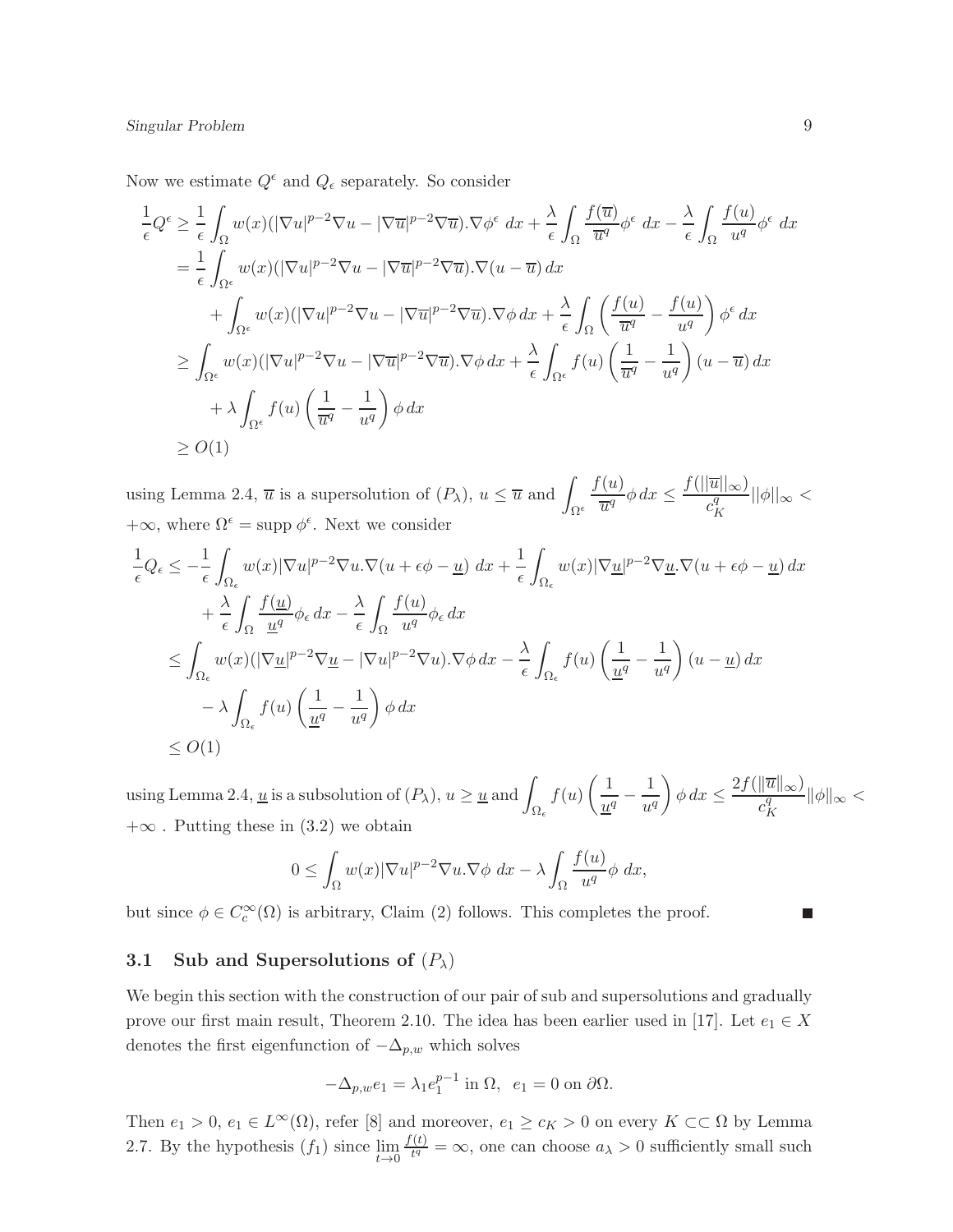that

$$
\lambda_1(a_{\lambda}e_1)^{p-1} \leq \lambda \frac{f(a_{\lambda}e_1)}{(a_{\lambda}e_1)^q}.
$$

Denoting by  $\underline{u} = a_{\lambda}e_1$  we get

$$
-\Delta_{p,w}\underline{u} \le \lambda \frac{f(a_{\lambda}e_1)}{(a_{\lambda}e_1)^q} = \lambda \frac{f(\underline{u})}{\underline{u}^q} \text{ in } \Omega.
$$

Now let  $\overline{u} := A_{\lambda}v_0$  where  $0 < v_0 \in X \cap L^{\infty}(\Omega)$  uniquely solves the problem

$$
-\Delta_{p,w}v_0 = v_0^{-q}, \ v_0 > 0 \text{ in } \Omega, \ v_0 = 0 \text{ on } \partial\Omega,
$$

for details, refer [10]. By the hypothesis  $(f_1)$  since  $\lim_{t\to\infty} \frac{f(t)}{t^{q+p-}}$  $\frac{J(t)}{t^{q+p-1}} = 0$ , we choose  $A_{\lambda} > 0$ sufficiently large such that

$$
\frac{f(A_{\lambda}||v_0||_{\infty})}{(A_{\lambda}||v_0||_{\infty})^{q+p-1}} \le \frac{1}{\lambda ||v_0||_{\infty}^{q+p-1}}
$$

which gives

$$
-\Delta_{p,w}\overline{u} = \frac{A_{\lambda}^{p-1}}{v_0^q} \ge \lambda \frac{f(A_{\lambda} || v_0 ||_{\infty})}{(A_{\lambda}v_0)^q} \ge \lambda \frac{f(\overline{u})}{\overline{u}^q} \text{ in } \Omega
$$

where we have also used the non decreasing property of f follows from  $(f_1)$ . Therefore  $\underline{u}$  and  $\overline{u}$  forms sub and supersolution of  $(P_\lambda)$  respectively and the constants  $a_\lambda$ ,  $A_\lambda$  can be chosen appropriately so that  $u \leq \overline{u}$ .

**Proof of Theorem 2.10:** From above construction and using Lemma 3.1, we infer that  $(P_\lambda)$  admits a weak solution  $u \in X \cap L^\infty(\Omega)$  such that  $u \in [\underline{u}, \overline{u}]$ . This proves Theorem 2.10.  $\overline{\phantom{a}}$ 

#### 4 Multiplicity result in Case (II)

This section is devoted to prove our second main result that is Theorem 2.11 using the method of approximation. We follow [1] here. Let us denote the energy functional  $I_\lambda : X \to \mathbb{R} \cup \{\pm \infty\}$ corresponding to the problem  $(P_\lambda)$  for Case (II)

$$
I_{\lambda}(u) = \frac{1}{p} \int_{\Omega} w(x) |\nabla u|^p \, dx - \frac{\lambda}{1-q} \int_{\Omega} (u^+)^{1-q} \, dx - \frac{1}{r+1} \int_{\Omega} (u^+)^{r+1} \, dx.
$$

For  $\epsilon > 0$ , let us consider the approximated problem

$$
(P_{\lambda,\epsilon})\left\{\n\begin{aligned}\n-\Delta_{p,w}u &= \frac{\lambda}{(u^+ + \epsilon)^q} + (u^+)^r \text{ in } \Omega, \\
u &= 0 \text{ on } \partial\Omega\n\end{aligned}\n\right.
$$

for which the corresponding energy functional is given by

$$
I_{\lambda,\epsilon}(u) = \frac{1}{p} \int_{\Omega} w(x) |\nabla u|^p dx - \frac{\lambda}{1-q} \int_{\Omega} [(u^+ + \epsilon)^{1-q} - \epsilon^{1-q}] dx - \frac{1}{r+1} \int_{\Omega} (u^+)^{r+1} dx.
$$

It is easy to verify that  $I_{\lambda,\epsilon} \in C^1(X,\mathbb{R})$ ,  $I_{\lambda,\epsilon}(0) = 0$  and  $I_{\lambda,\epsilon}(v) \leq I_{0,\epsilon}(v)$  for all  $v \geq 0$ . We recall the definition of  $e_1$  from last section and w.l.o.g. assume that  $||e_1||_{\infty} = 1$ . Our next Lemma states that  $I_{\lambda,\epsilon}$  satisfies the Mountain Pass geometry.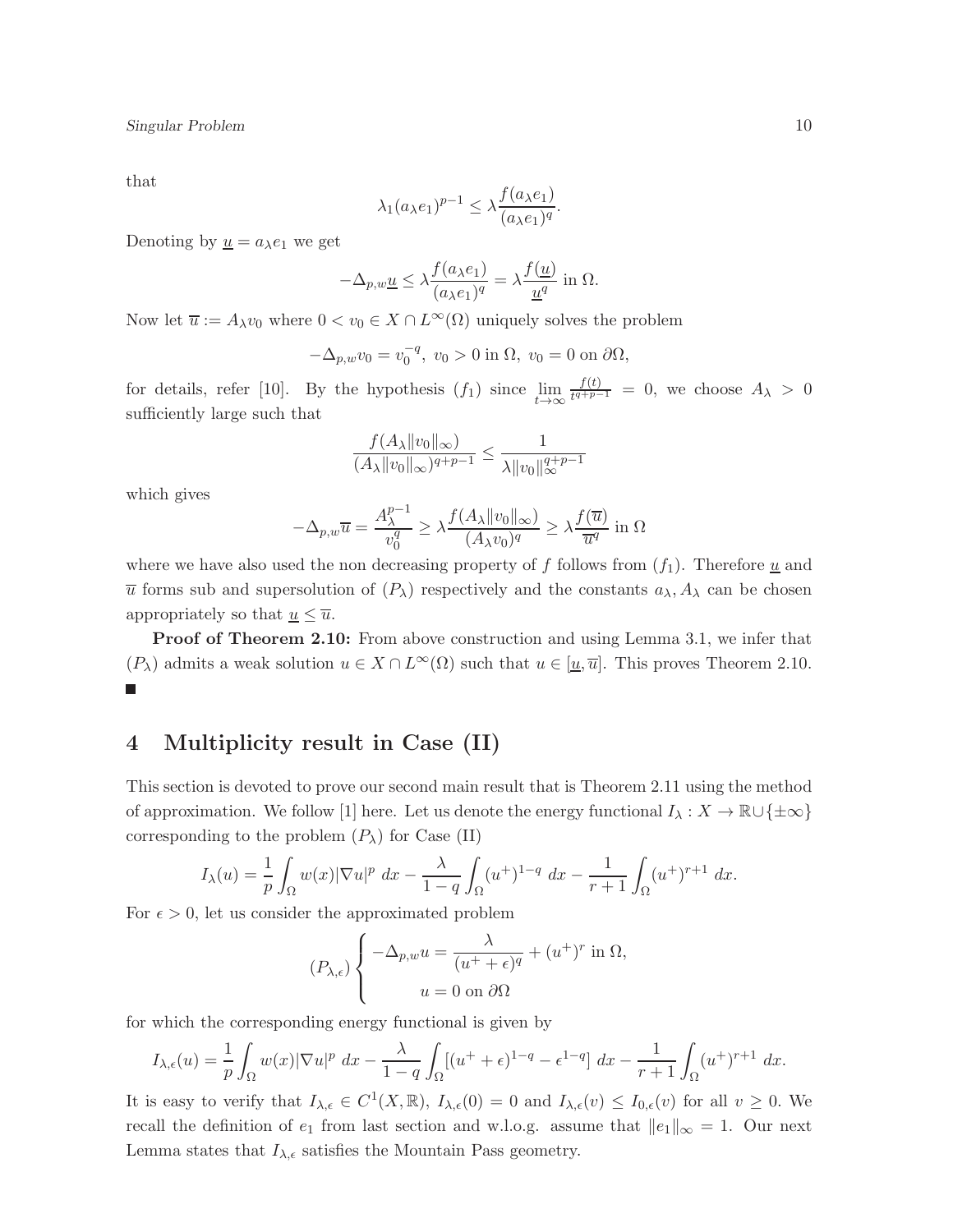**Lemma 4.1** There exists R,  $\rho > 0$  and  $\Lambda > 0$  depending on R such that whenever  $\lambda \in (0, \Lambda)$ 

$$
\inf_{\|v\|\leq R} I_{\lambda,\epsilon}(v) < 0 \text{ and } \inf_{\|v\|=R} I_{\lambda,\epsilon}(v) \geq \rho.
$$

Moreover there exists  $T > R$  such that  $I_{\lambda,\epsilon}(Te_1) < -1$  for  $\lambda \in (0,\Lambda)$ .

*Proof.* We fix  $l = |\Omega|$ 1  $\frac{(\frac{p_s^*}{r+1})'}{r+1}$ . Then using Hölder's inequality and Lemma 2.5, we get that

$$
\int_{\Omega} (v^{+})^{r+1} dx \le \left( \int_{\Omega} |v|^{p_{s}^{*}} \right)^{\frac{r+1}{p_{s}^{*}}} |\Omega|^{\frac{1}{(\frac{p_{s}^{*}}{r+1})'}} \le Cl ||v||^{r+1}
$$

for some positive constant  $C$  independent of  $v$ . We now observe that

$$
\lim_{t \to 0} \frac{I_{\lambda,\epsilon}(te_1)}{t} = -\lambda \epsilon^{-q} \int_{\Omega} e_1 \, dx < 0,
$$

which implies that it is possible to choose  $k \in (0,1)$  sufficiently small and to set  $||v|| = R :=$  $k(\frac{r+1}{pCl})^{\frac{1}{r+1-p}}$  such that  $\inf_{\|v\|\leq R} I_{\lambda,\epsilon}(v) < 0$ . Moreover, since  $R < (\frac{r+1}{pCl})^{\frac{1}{r+1-p}}$  we obtain

$$
I_{0,\epsilon}(v) \ge \frac{R^p}{p} - \frac{ClR^{r+1}}{r+1} = \frac{k^p}{p} \left(\frac{r+1}{pCl}\right)^{\frac{p}{r+1-p}} - \frac{Clk^{r+1}}{r+1} \left(\frac{r+1}{pCl}\right)^{\frac{r+1}{r+1-p}} = \left(\frac{r+1}{pCl}\right)^{\frac{p}{r+1-p}} \left(\frac{k^p}{p} - \frac{Clk^{r+1}}{p}\right) := 2\rho\left(\text{say}\right) > 0.
$$

We define

$$
\Lambda := \frac{\rho}{\sup_{\|v\|=R} \left(\frac{1}{1-q} \int_{\Omega} |v|^{1-q} dx\right)}
$$

which is a positive constant and since  $\rho$ , R depends on k, r, p,  $|\Omega|$ , C so does  $\Lambda$ . We know that

$$
((v^+ + \epsilon)^{1-q} - \epsilon^{1-q}) \le (v^+)^{1-q}
$$

which gives

$$
I_{\lambda,\epsilon}(v) \ge \frac{\|v\|^p}{p} - \frac{1}{r+1} \int_{\Omega} (v^+)^{r+1} \, dx - \frac{\lambda}{1-q} \int_{\Omega} (v^+)^{1-q} \, dx \ge I_{0,\epsilon}(v) - \frac{\lambda}{1-q} \int_{\Omega} (v^+)^{1-q} \, dx.
$$

Therefore

$$
\inf_{\|v\|=R} I_{\lambda,\epsilon}(v) \ge \inf_{\|v\|=R} I_{0,\epsilon}(v) - \lambda \sup_{\|v\|=R} \left( \frac{1}{1-q} \int_{\Omega} |v|^{1-q} dx \right) \ge 2\rho - \lambda \sup_{\|v\|=R} \left( \frac{1}{1-q} \int_{\Omega} |v|^{1-q} dx \right) \ge \rho
$$

if  $\lambda \in (0, \Lambda)$ .

Lastly, it is easy to see that  $I_{0,\epsilon}(te_1) \to -\infty$  as  $t \to +\infty$  which implies that we can choose  $T > R$  such that  $I_{0,\epsilon}(te_1) < -1$ . Hence

$$
I_{\lambda,\epsilon}(Te_1) \le I_{0,\epsilon}(Te_1) < -1
$$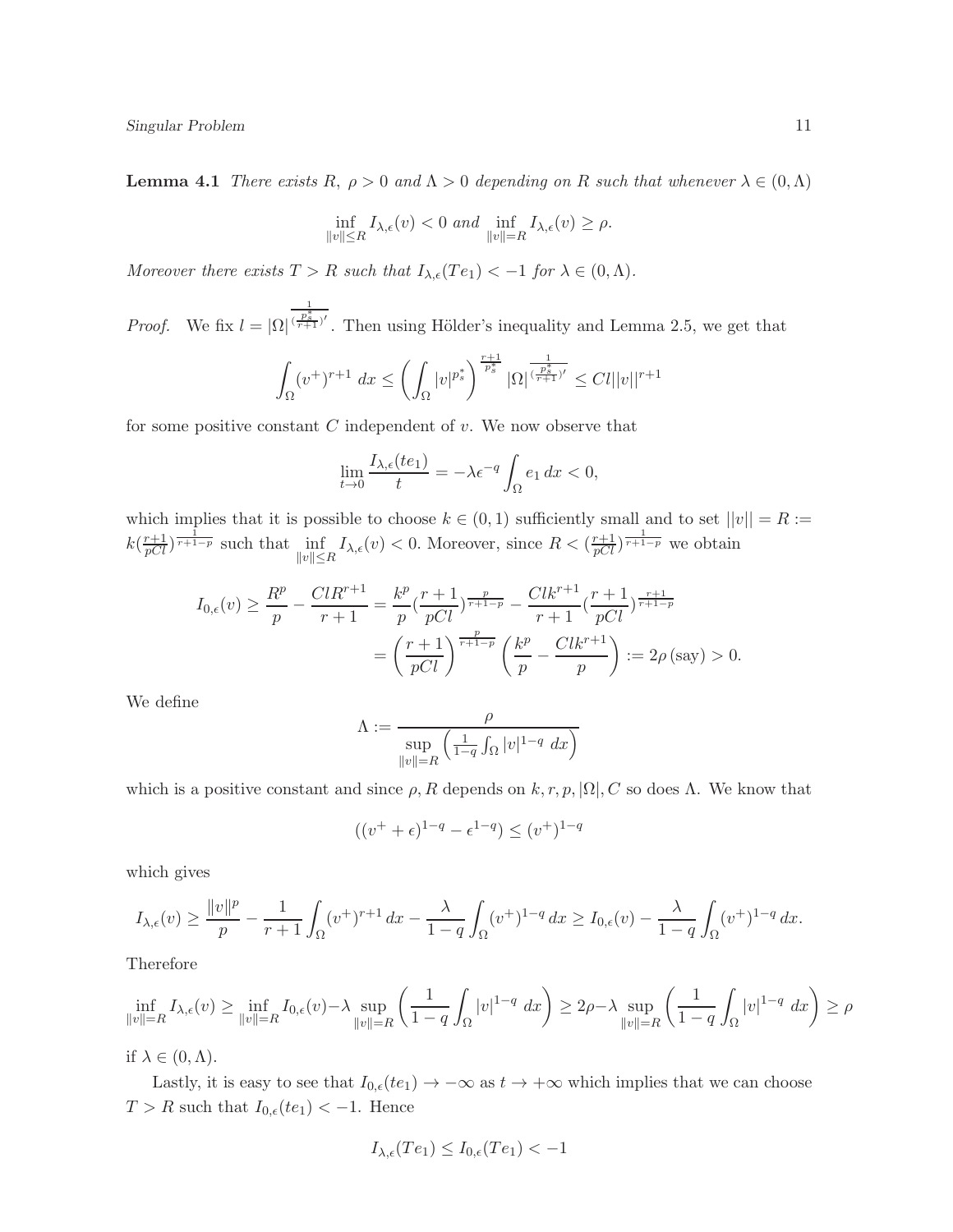which completes the proof.

As a consequence of Lemma 4.1, we have

$$
\inf_{\|v\|=R} I_{\lambda,\epsilon}(v) \ge \rho \max\{I_{\lambda,\epsilon}(te_1), I_{\lambda,\epsilon}(0)\} = 0.
$$

Our next Lemma ensures that  $I_{\lambda,\epsilon}$  satisfies the Palais Smale  $(PS)_c$  condition.

**Proposition 4.2**  $I_{\lambda,\epsilon}$  satisfies the  $(PS)_c$  condition, for any  $c \in \mathbb{R}$  that is if  $\{u_k\} \subset X$  is a sequence satisfying

$$
I_{\lambda,\epsilon}(u_k) \to c \text{ and } I'_{\lambda,\epsilon}(u_k) \to 0 \tag{4.1}
$$

as  $k \to \infty$  then  $\{u_k\}$  contains a strongly convergent subsequence in X.

*Proof.* Let  $\{u_k\} \subset X$  satisfies (4.1) then we claim that  $\{u_k\}$  must be bounded in X. To see this, we consider

$$
I_{\lambda,\epsilon}(u_k) - \frac{1}{r+1} I'_{\lambda,\epsilon}(u_k) u_k = \left(\frac{1}{p} - \frac{1}{r+1}\right) \|u_k\|^p - \frac{\lambda}{1-q} \int_{\Omega} [(u_k^+ + \epsilon)^{1-q} - \epsilon^{1-q}] dx + \frac{\lambda}{r+1} \int_{\Omega} (u_k^+ + \epsilon)^{-q} u_k dx \ge \left(\frac{1}{p} - \frac{1}{r+1}\right) \|u_k\|^p - \frac{\lambda}{1-q} \int_{\Omega} (u_k^+)^{1-q} dx + \frac{\lambda}{r+1} \int_{\Omega} (u_k^+ + \epsilon)^{-q} u_k dx \ge \left(\frac{1}{p} - \frac{1}{r+1}\right) \|u_k\|^p - C_1 \int_{\Omega} (u_k^+)^{1-q} dx - C_2 \epsilon^{1-q} \ge C_3 \|u_k\|^p - C_4 \|u_k\|^{1-q} - C_2 \epsilon^{1-q}
$$
\n(4.2)

where we have used the embedding theorems and  $C_1, C_2, C_3, C_4 > 0$  are constants. Also from  $(4.1)$  it follows that for k large enough

$$
\left| I_{\lambda,\epsilon}(u_k) - \frac{1}{r+1} I'_{\lambda,\epsilon}(u_k) u_k \right| \le c + o(\|u_k\|). \tag{4.3}
$$

Combining  $(4.2)$  and  $(4.3)$ , our claim follows. By reflexivity of X, we get that there exists a  $u_0 \in X$  such that up to a subsequence,  $u_k \rightharpoonup u_0$  weakly in X as  $k \to \infty$ .

**Claim:**  $u_k \to u_0$  strongly in X as  $k \to \infty$ .

By (4.1), we already have that

$$
\lim_{k \to \infty} \left( \int_{\Omega} w(x) |\nabla u_k|^{p-2} \nabla u_k \cdot \nabla u_0 \, dx - \lambda \int_{\Omega} (u_k^+ + \epsilon)^{-q} u_0 \, dx - \int_{\Omega} (u_k^+)^r u_0 \, dx \right) = 0
$$

and

$$
\lim_{k \to \infty} \left( \int_{\Omega} w(x) |\nabla u_k|^{p-2} \nabla u_k \cdot \nabla u_k \, dx - \lambda \int_{\Omega} (u_k^+ + \epsilon)^{-q} u_k \, dx - \int_{\Omega} (u_k^+)^r u_k \, dx \right) = 0.
$$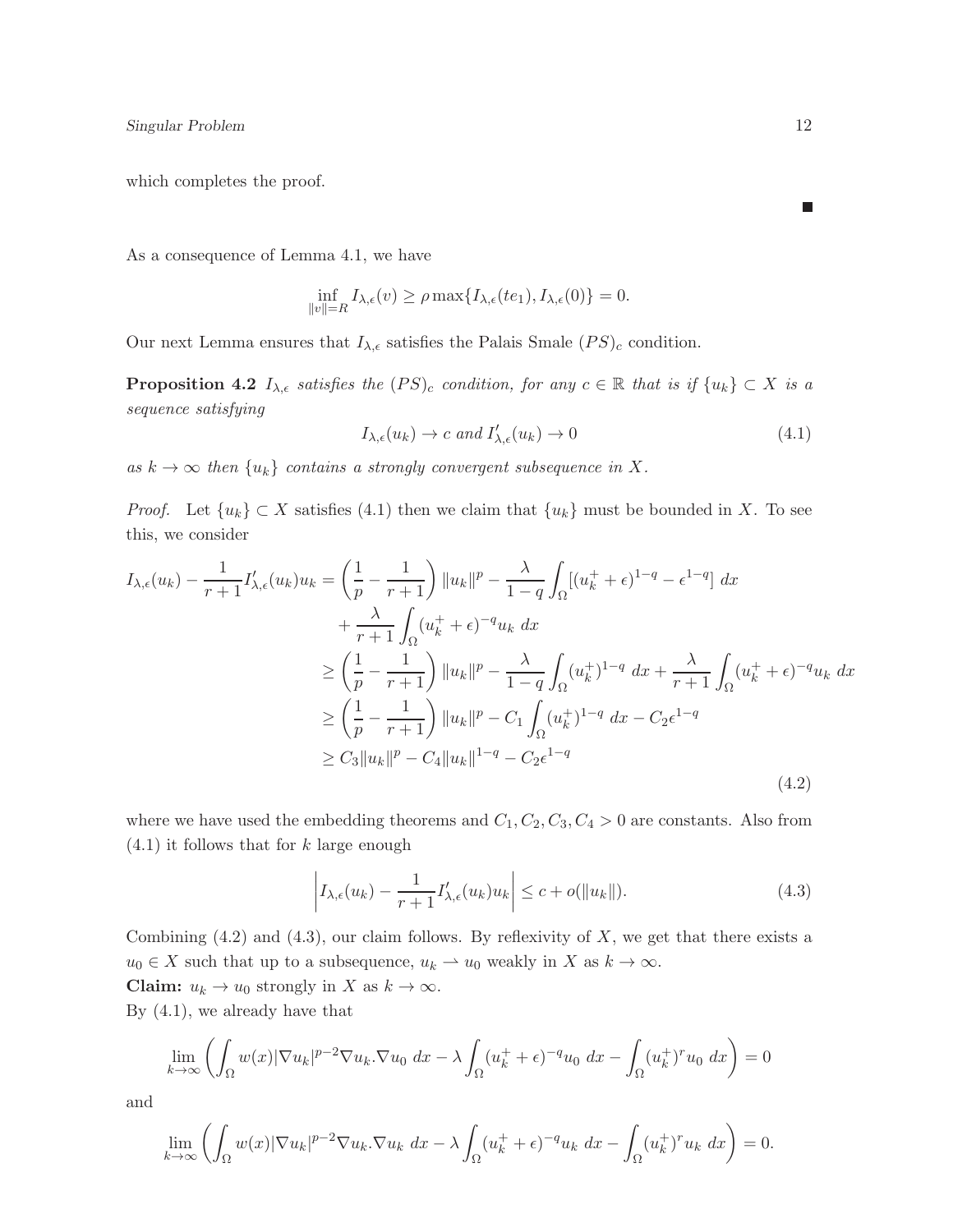Now

$$
\lim_{k \to \infty} \int_{\Omega} w(x) \left( |\nabla u_k|^{p-2} \nabla u_k - |\nabla u_0|^{p-2} \nabla u_0 \right) \cdot \nabla (u_k - u_0) \, dx
$$
\n
$$
= \lim_{k \to \infty} \left( \lambda \int_{\Omega} (u_k^+ + \epsilon)^{-q} u_k \, dx + \int_{\Omega} (u_k^+)^r u_k \, dx - \lambda \int_{\Omega} (u_k^+ + \epsilon)^{-q} u_0 \, dx - \int_{\Omega} (u_k^+)^r u_0 \, dx \right)
$$
\n
$$
- \lim_{k \to \infty} \left( \int_{\Omega} w(x) |\nabla u_0|^{p-2} \nabla u_0 \cdot \nabla u_k \, dx - \int_{\Omega} w(x) |\nabla u_0|^p \, dx \right).
$$
\n(4.4)

From weak convergence of  ${u_k}$  we get

$$
\lim_{k \to \infty} \left( \int_{\Omega} w(x) |\nabla u_0|^{p-2} \nabla u_0 \cdot \nabla u_k \, dx - \int_{\Omega} w(x) |\nabla u_0|^p \, dx \right) = 0. \tag{4.5}
$$

Also  $|(u_k^+ + \epsilon)^{-q}u_0| \leq \epsilon^{-q}u_0$  and Lebesgue Dominated convergence theorem gives that

$$
\lim_{k \to \infty} \int_{\Omega} (u_k^+ + \epsilon)^{-q} u_0 \, dx = \int_{\Omega} (u_0^+ + \epsilon)^{-q} u_0 \, dx. \tag{4.6}
$$

Since  $u_k \to u_0$  a.e. in  $\Omega$  and for any measurable subset E of  $\Omega$  we have

$$
\int_{E} |(u_k^+ + \epsilon)^{-q} u_k| dx \le \int_{E} \epsilon^{-q} u_k dx \le C_1 \|u_k\|_{L^{p^*_s}(\Omega)} |E|^{\frac{p^*_s - 1}{p^*_s}} \le C_2 |E|^{\frac{p^*_s - 1}{p^*_s}},
$$

so from Vitali convergence theorem it follows that

$$
\lim_{k \to \infty} \lambda \int_{\Omega} (u_k^+ + \epsilon)^{-q} u_k \, dx = \lambda \int_{\Omega} (u_0^+ + \epsilon)^{-q} u_0 \, dx. \tag{4.7}
$$

Similarly, we have

$$
\int_{E} |(u_k^+)^r u_0| dx \le ||u_0||_{L^{p_s^*}(\Omega)} \left( \int_{E} (u_k^+)^{r p_s^{*'}} dx \right)^{\frac{1}{p_s^{*'}}} \le C_3 |E|^{\alpha}
$$

and

$$
\int_{E} |(u_k^+)^r u_k| \, dx \le ||u_k||_{L^{p_s^*}(\Omega)} \left( \int_{E} (u_k^+)^{rp_s^{*'}} \, dx \right)^{\frac{1}{p_s^{*'}}} \le C_3 |E|^{\beta}
$$

for some constants  $\alpha > 0$ ,  $\beta > 0$  which using Vitali convergence theorem implies that

$$
\lim_{k \to \infty} \int_{\Omega} (u_k^+)^r u_0 \, dx = \int_{\Omega} (u_0^+)^r u_0 \, dx \text{ and } \lim_{k \to \infty} \int_{\Omega} (u_k^+)^r u_k \, dx = \int_{\Omega} (u_0^+)^r u_0 \, dx. \tag{4.8}
$$

Putting (4.5), (4.6), (4.7) and (4.8) in (4.4) we obtain

$$
\lim_{k \to \infty} \int_{\Omega} w(x) (|\nabla u_k|^{p-2} \nabla u_k - |\nabla u_0|^{p-2} \nabla u_0) . \nabla (u_k - u_0) dx = 0.
$$

From [10], we know that

$$
\int_{\Omega} w(x)(|\nabla u_k|^{p-2} \nabla u_k - |\nabla u_0|^{p-2} \nabla u_0) \cdot \nabla (u_k - u_0) dx
$$
  
\n
$$
\geq (||u_k||^{p-1} - ||u_0||^{p-1})(||u_k|| - ||u_0||)
$$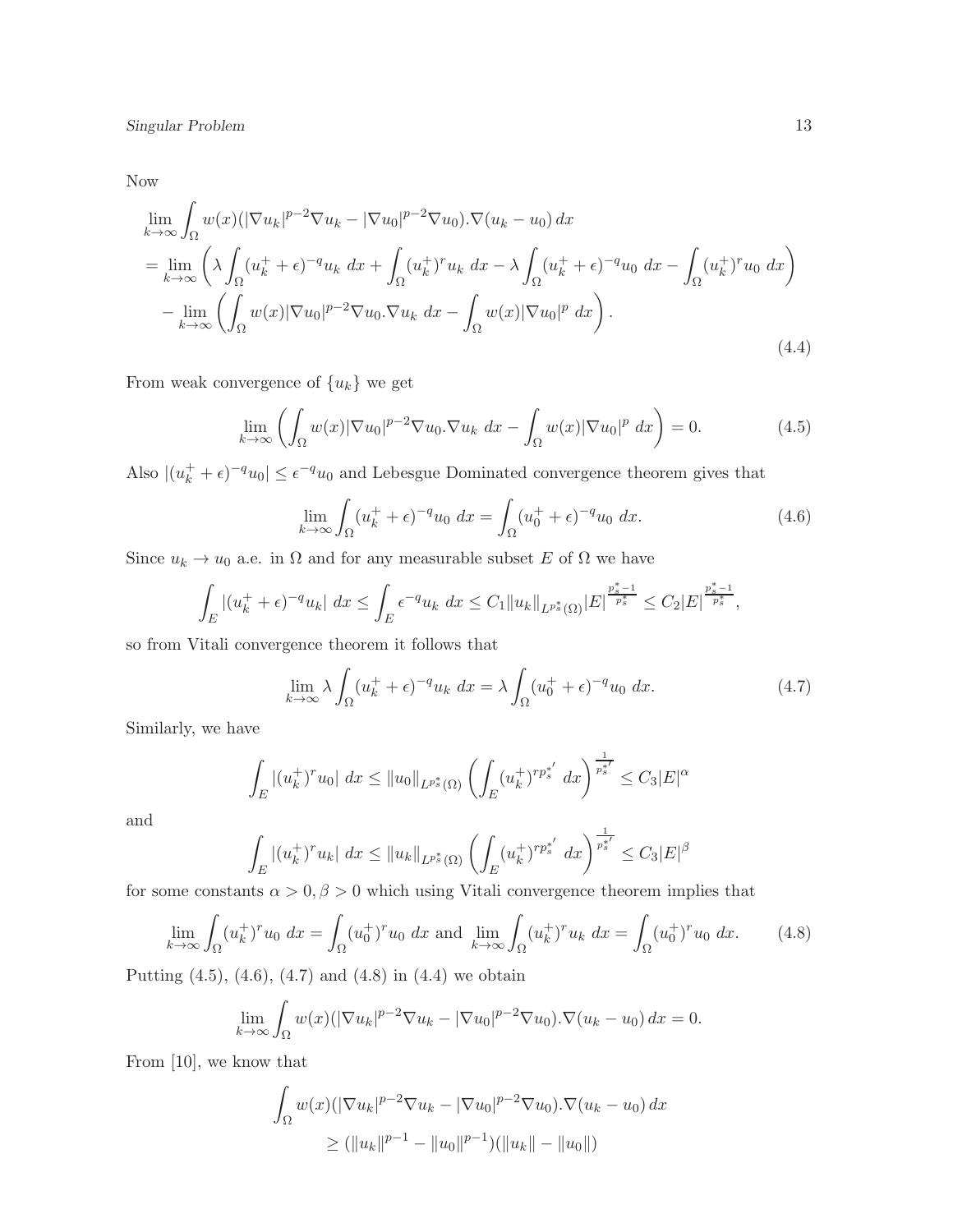which proves our claim.

From Lemma 4.1, Proposition 4.2 and Mountain Pass Lemma, we get that there exists a  $\zeta_{\epsilon} \in X$  such that  $I'_{\lambda,\epsilon}(\zeta_{\epsilon}) = 0$  such that

$$
I_{\lambda,\epsilon}(\zeta_{\epsilon}) = \inf_{\gamma \in \Gamma} \max_{t \in [0,1]} I_{\lambda,\epsilon}(\gamma(t)) \ge \rho > 0
$$

where  $\Gamma = \{ \gamma \in C([0,1];X) : \gamma(0) = 0, \gamma(1) \} = Te_1 \}.$  Furthermore, as a consequence of Lemma 4.1, since  $\inf_{\|v\|\leq R} I_{\lambda,\epsilon}(v) < 0$ , from weak lower semicontinuity of the functional  $I_{\lambda,\epsilon}$  we get that there exists  $\nu_{\epsilon} \not\equiv 0$  such that  $\|\nu_{\epsilon}\| \leq R$  and

$$
\inf_{\|v\| \le R} I_{\lambda,\epsilon}(v) = I_{\lambda,\epsilon}(\nu_{\epsilon}) < 0 < \rho \le I_{\lambda,\epsilon}(\zeta_{\epsilon}).\tag{4.9}
$$

Thus,  $\zeta_{\epsilon}$  and  $\nu_{\epsilon}$  are two different non trivial critical points of  $I_{\lambda,\epsilon}$ . Testing  $(P_{\lambda,\epsilon})$  with  $\min\{\zeta_{\epsilon}, 0\}$  and  $\min\{\nu_{\epsilon}, 0\}$ , it is easy to verify that  $\zeta_{\epsilon}, \nu_{\epsilon} \geq 0$  since the R.H.S. of  $(P_{\lambda,\epsilon})$  remains a non negative quantity.

**Lemma 4.3** There exists a  $\Theta > 0$  (independent of  $\epsilon$ ) such that  $||v_{\epsilon}|| \leq \Theta$  where  $v_{\epsilon} = \zeta_{\epsilon}$  or  $\nu_{\epsilon}$ .

*Proof.* The result trivially holds if  $v_{\epsilon} = v_{\epsilon}$  so we deal with the case  $v_{\epsilon} = \zeta_{\epsilon}$ . Recalling the terms from Lemma 4.1, we define  $A = \max_{t \in [0,1]} I_{0,\epsilon}(tTe_1)$  then

$$
A \geq \max_{t \in [0,1]} I_{\lambda,\epsilon}(tTe_1) \geq \inf_{\gamma \in \Gamma} \max_{t \in [0,1]} I_{\lambda,\epsilon}(\gamma(t)) = I_{\lambda,\epsilon}(\zeta_{\epsilon}).
$$

Therefore

$$
\frac{1}{p} \int_{\Omega} w(x) |\nabla \zeta_{\epsilon}|^p dx - \frac{\lambda}{1-q} \int_{\Omega} [(\zeta_{\epsilon} + \epsilon)^{1-q} - \epsilon^{1-q}] dx - \frac{1}{r+1} \int_{\Omega} \zeta_{\epsilon}^{r+1} dx \le A. \tag{4.10}
$$

Choosing  $\phi = -\frac{\zeta_{\epsilon}}{r+1}$  as a test function in  $(P_{\lambda,\epsilon})$  we obtain

$$
-\frac{1}{r+1}\int_{\Omega}w(x)|\nabla\zeta_{\epsilon}|^{p} dx + \frac{\lambda}{r+1}\int_{\Omega}\frac{\zeta_{\epsilon}}{(\zeta_{\epsilon}+\epsilon)^{q}} dx + \frac{1}{r+1}\int_{\Omega}\zeta_{\epsilon}^{r+1} dx = 0.
$$
 (4.11)

Adding  $(4.10)$  and  $(4.11)$  we get

$$
\left(\frac{1}{p} - \frac{1}{r+1}\right) \int_{\Omega} w(x) |\nabla \zeta_{\epsilon}|^p dx \le \frac{\lambda}{1-q} \int_{\Omega} \left[ (\zeta_{\epsilon} + \epsilon)^{1-q} - \epsilon^{1-q} \right] dx - \frac{\lambda}{r+1} \int_{\Omega} \frac{\zeta_{\epsilon}}{(\zeta_{\epsilon} + \epsilon)^q} dx + A
$$
  

$$
\le \frac{\lambda}{1-q} \int_{\Omega} \left[ (\zeta_{\epsilon} + \epsilon)^{1-q} - \epsilon^{1-q} \right] dx + A
$$
  

$$
\le \frac{\lambda}{1-q} \int_{\Omega} \zeta_{\epsilon}^{1-q} dx + A \le C ||\zeta_{\epsilon}||^{1-q} + A,
$$

where we have used Hölder inequality along with the embedding result Lemma 2.5 and  $C > 0$ is a constant independent of  $\epsilon$ . This implies that  $\{\zeta_{\epsilon}\}\$ is uniformly bounded in X with respect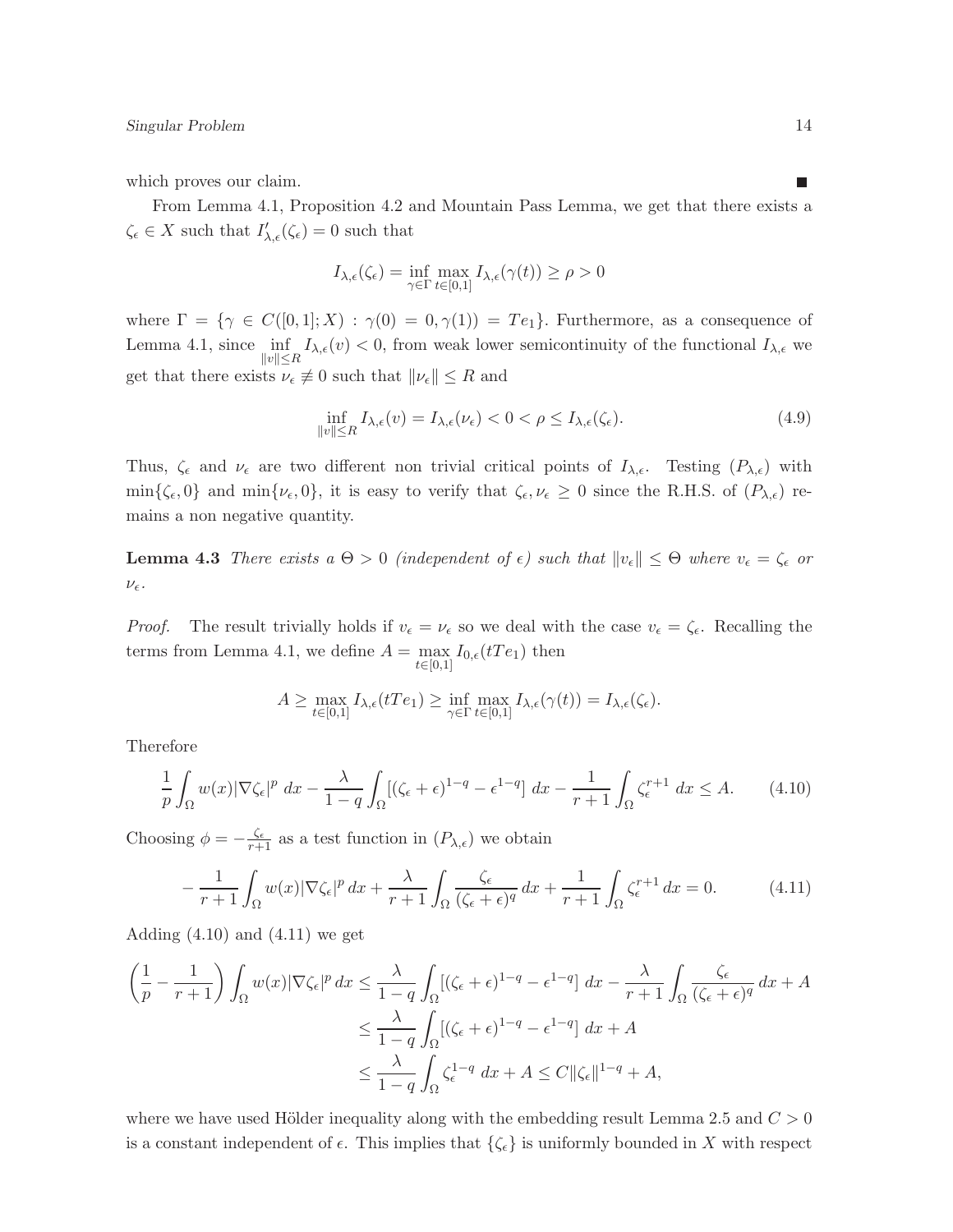to  $\epsilon$ . This completes the proof.

Now as a resultant of Lemma 4.3, up to a subsequence we get that  $\zeta_{\epsilon} \to \zeta_0$  and  $\nu_{\epsilon} \to \nu_0$ weakly in X as  $\epsilon \to 0^+$ , for some non negative  $\zeta_0, \nu_0 \in X$ . In the sequel, we establish that  $\zeta_0 \neq \nu_0$  and forms a weak solution to our problem  $(P_\lambda)$ . For convenience we denote by  $\nu_0$ either  $\zeta_0$  or  $\nu_0$ .

**Lemma 4.4**  $v_0 \in X$  is a weak solution to the problem  $(P_\lambda)$ .

*Proof.* We observe that for any  $\epsilon \in (0,1)$  and  $t \geq 0$ 

$$
\frac{\lambda}{(t+\epsilon)^q} + t^r \ge \frac{\lambda}{(t+1)^q} + t^r \ge \min\{1, \frac{\lambda}{2^q}\}.
$$

As a consequence we get

$$
-\Delta_{p,w}v_{\epsilon} = \frac{\lambda}{(v_{\epsilon} + \epsilon)^{q}} + v_{\epsilon}^{r} \ge \min\{1, \frac{\lambda}{2^{q}}\} := C, \text{say}.
$$

Consequently, if  $\xi \in X$  satisfies

$$
-\Delta_{p,w}\xi = C \text{ in } \Omega
$$

we get

$$
\int_{\Omega} w(x) |\nabla v_{\epsilon}|^{p-2} \nabla v_{\epsilon} \cdot \nabla \phi \, dx \ge \int_{\Omega} w(x) |\nabla \xi|^{p-2} \nabla \xi \cdot \nabla \phi \, dx \tag{4.12}
$$

for every non negative  $\phi \in X$ . Therefore choosing  $\phi = (\xi - v_{\epsilon})^+ \in X$  as a test function in (4.12) we obtain using algebraic inequality Lemma 2.4 that

$$
v_{\epsilon} \geq \xi \text{ in } \Omega.
$$

Now by the Strong maximum principle (see [14]) we obtain  $\xi > 0$  in  $\Omega$ . Now by Lemma 2.7 we obtain that  $\xi \geq c_K > 0$  for every  $K \subset\subset \Omega$ . Therefore

$$
v_{\epsilon} \ge c_K > 0 \tag{4.13}
$$

for every  $K \subset\subset \Omega$ . Therefore using Lemma 4.3 and the fact (4.13) we can apply Theorem 2.20 of [10] to pass the limit and obtain

$$
\int_{\Omega} w(x) |\nabla v_0|^{p-2} \nabla v_0 \cdot \nabla \phi \, dx = \lambda \int_{\Omega} \frac{\phi}{v_0^q} \, dx + \int_{\Omega} v_0^r \phi \, dx.
$$

This completes the proof.

**Proof of Theorem 2.11:** Using Lemma 4.4 we get that  $\zeta_0$  and  $\nu_0$  are two positive weak solution of  $(P_\lambda)$ . Now we are going to prove that  $\zeta_0 \neq \nu_0$ . Choosing  $\phi = v_\epsilon \in X$  as a test function in  $(P_{\lambda,\epsilon})$  we get

$$
\int_{\Omega} w(x) |\nabla v_{\epsilon}|^p dx = \lambda \int_{\Omega} \frac{v_{\epsilon}}{(v_{\epsilon} + \epsilon)^q dx} + \int_{\Omega} (v_{\epsilon})^{r+1} dx
$$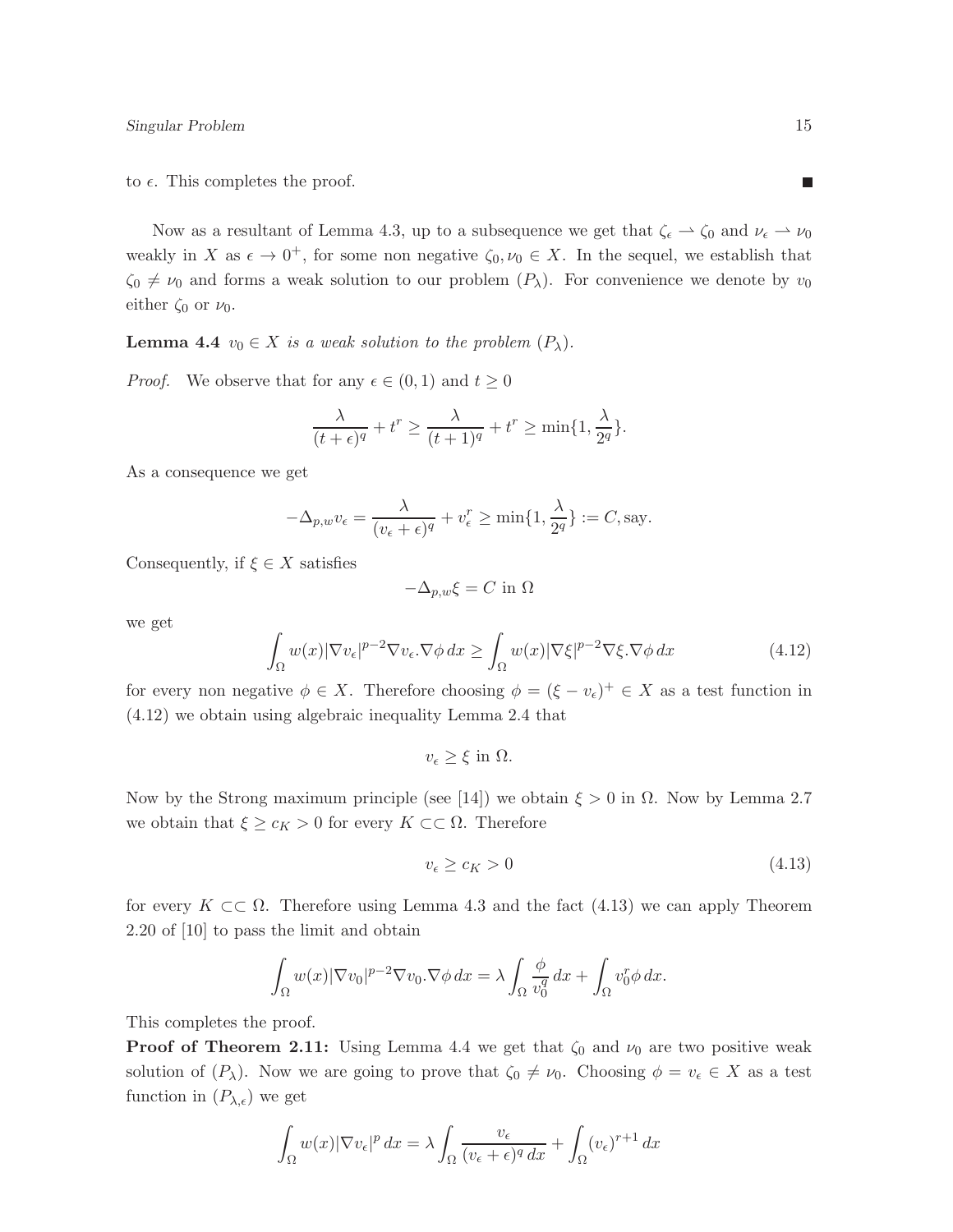Since  $r + 1 < p_s^*$ , using Lemma 2.5 we obtain

$$
\lim_{\epsilon \to 0} \int_{\Omega} (v_{\epsilon})^{r+1} dx = \int_{\Omega} v_0^{r+1} dx.
$$

Moreover, since

$$
0 \le \frac{v_{\epsilon}}{(v_{\epsilon} + \epsilon)^q} \le v_{\epsilon}^{1-q},
$$

by Vitali convergence theorem

$$
\lambda \lim_{\epsilon \to 0} \int_{\Omega} \frac{v_{\epsilon}}{(v_{\epsilon} + \epsilon)^q} dx = \lambda \int_{\Omega} (v_0)^{1-q} dx.
$$

Therefore

$$
\lim_{\epsilon \to 0} \int_{\Omega} w(x) |\nabla v_{\epsilon}|^p dx = \lambda \int_{\Omega} (v_0)^{1-q} dx + \int_{\Omega} (v_0)^{r+1} dx.
$$

Using Lemma 2.9 we can choose  $\phi = v_0$  as a test function in  $(P_\lambda)$  to deduce that

$$
\int_{\Omega} w(x) |\nabla v_0|^p dx = \lambda \int_{\Omega} (v_0)^{1-q} dx + \int_{\Omega} (v_0)^{r+1} dx.
$$

Hence we obtain

$$
\lim_{\epsilon \to 0} \int_{\Omega} w(x) |\nabla v_{\epsilon}|^p dx = \int_{\Omega} w(x) |\nabla v_0|^p dx
$$

and we get the strong convergence of  $v_{\epsilon}$  to  $v_0$  in X. Now by the Lebesgue dominated theorem, we get

$$
\lim_{\epsilon \to 0} \int_{\Omega} [(v_{\epsilon} + \epsilon)^{1-q} - \epsilon^{1-q}] dx = \int_{\Omega} (v_0)^{1-q} dx,
$$

which together with the strong convergence of  $v_{\epsilon}$  implies  $\lim_{\epsilon \to 0} I_{\lambda,\epsilon}(v_{\epsilon}) = I_{\lambda}(v_0)$ . Hence from (4.9) we get  $\zeta_0 \neq \nu_0$ .

#### Acknowledgments

We thank T.I.F.R. CAM-Bangalore for the financial support.

## References

- [1] David Arcoya and Lucio Boccardo. Multiplicity of solutions for a Dirichlet problem with a singular and a supercritical nonlinearities. Differential Integral Equations, 26(1-2):119– 128, 2013.
- [2] David Arcoya and Lourdes Moreno-M´erida. Multiplicity of solutions for a Dirichlet problem with a strongly singular nonlinearity. Nonlinear Anal., 95:281–291, 2014.
- [3] K. Bal and P. Garain. Multiplicity results for a quasilinear equation with singular nonlinearity. ArXiv e-prints, September 2017.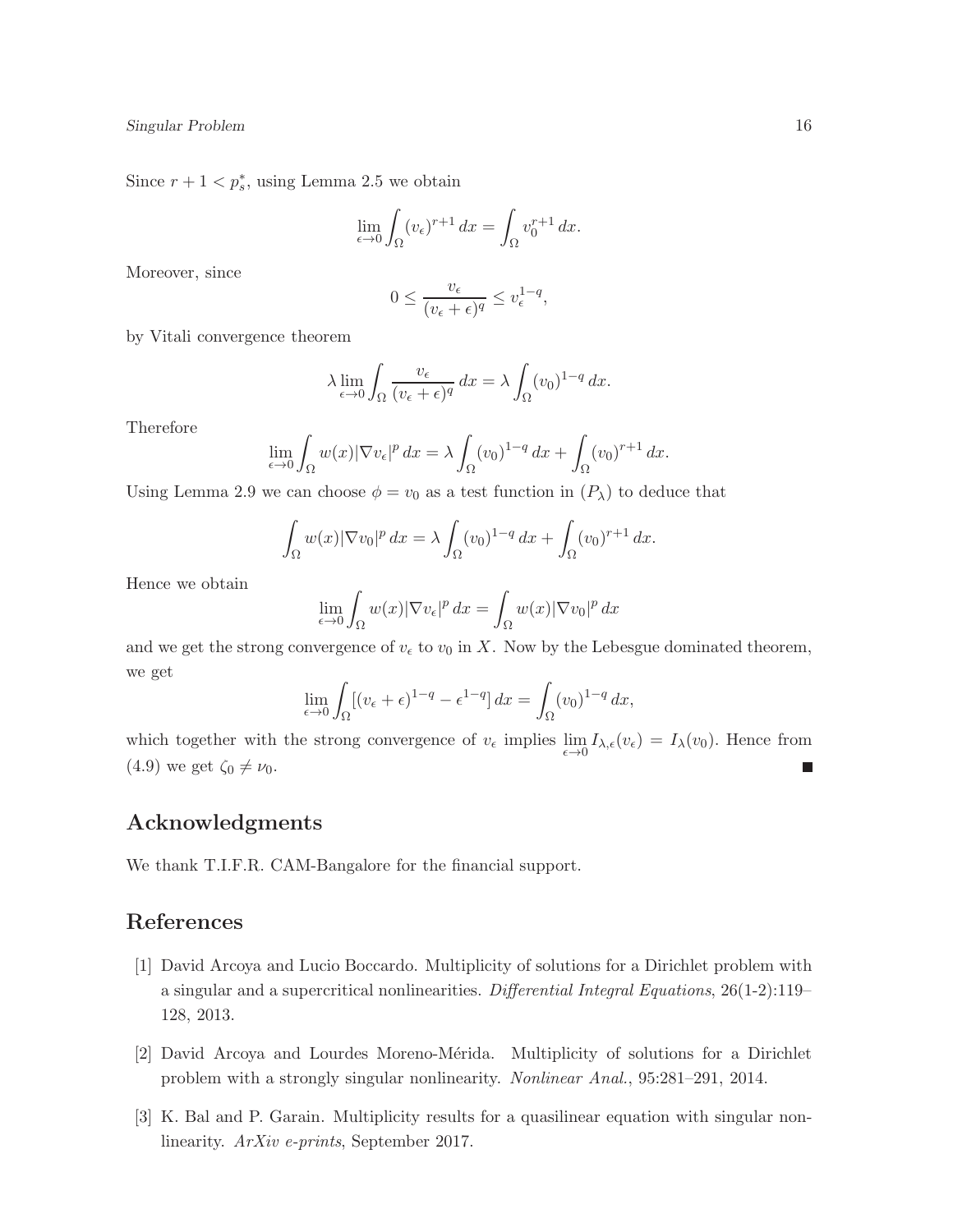- [4] Lucio Boccardo. A Dirichlet problem with singular and supercritical nonlinearities. Nonlinear Anal., 75(12):4436–4440, 2012.
- [5] Lucio Boccardo and Luigi Orsina. Semilinear elliptic equations with singular nonlinearities. Calc. Var. Partial Differential Equations, 37(3-4):363–380, 2010.
- [6] Annamaria Canino, Berardino Sciunzi, and Alessandro Trombetta. Existence and uniqueness for p-Laplace equations involving singular nonlinearities. NoDEA Nonlinear Differential Equations Appl., 23(2):Art. 8, 18, 2016.
- [7] M. G. Crandall, P. H. Rabinowitz, and L. Tartar. On a Dirichlet problem with a singular nonlinearity. Comm. Partial Differential Equations, 2(2):193–222, 1977.
- [8] Pavel Drábek, Alois Kufner, and Francesco Nicolosi. *Quasilinear elliptic equations with* degenerations and singularities, volume 5 of De Gruyter Series in Nonlinear Analysis and Applications. Walter de Gruyter & Co., Berlin, 1997.
- [9] Eugene B. Fabes, Carlos E. Kenig, and Raul P. Serapioni. The local regularity of solutions of degenerate elliptic equations. Comm. Partial Differential Equations, 7(1):77–116, 1982.
- [10] Prashanta Garain. On a degenerate singular elliptic problem.  $arXiv$  e-prints, page arXiv:1803.02102, Mar 2018.
- [11] Marius Ghergu and Vicentiu D. Rădulescu. Singular elliptic problems: bifurcation and asymptotic analysis, volume 37 of Oxford Lecture Series in Mathematics and its Applications. The Clarendon Press, Oxford University Press, Oxford, 2008.
- [12] Jacques Giacomoni, Ian Schindler, and Peter Taká<sup>\*</sup> c. Sobolev versus Hölder local minimizers and existence of multiple solutions for a singular quasilinear equation. Ann. Sc. Norm. Super. Pisa Cl. Sci. (5), 6(1):117–158, 2007.
- [13] Yang Haitao. Multiplicity and asymptotic behavior of positive solutions for a singular semilinear elliptic problem. J. Differential Equations, 189(2):487–512, 2003.
- [14] Juha Heinonen, Tero Kilpeläinen, and Olli Martio. Nonlinear potential theory of degenerate elliptic equations. Oxford Mathematical Monographs. The Clarendon Press, Oxford University Press, New York, 1993. Oxford Science Publications.
- [15] Norimichi Hirano, Claudio Saccon, and Naoki Shioji. Existence of multiple positive solutions for singular elliptic problems with concave and convex nonlinearities. Adv. Differential Equations, 9(1-2):197–220, 2004.
- [16] Tero Kilpeläinen. Weighted Sobolev spaces and capacity. Ann. Acad. Sci. Fenn. Ser. A I Math., 19(1):95–113, 1994.